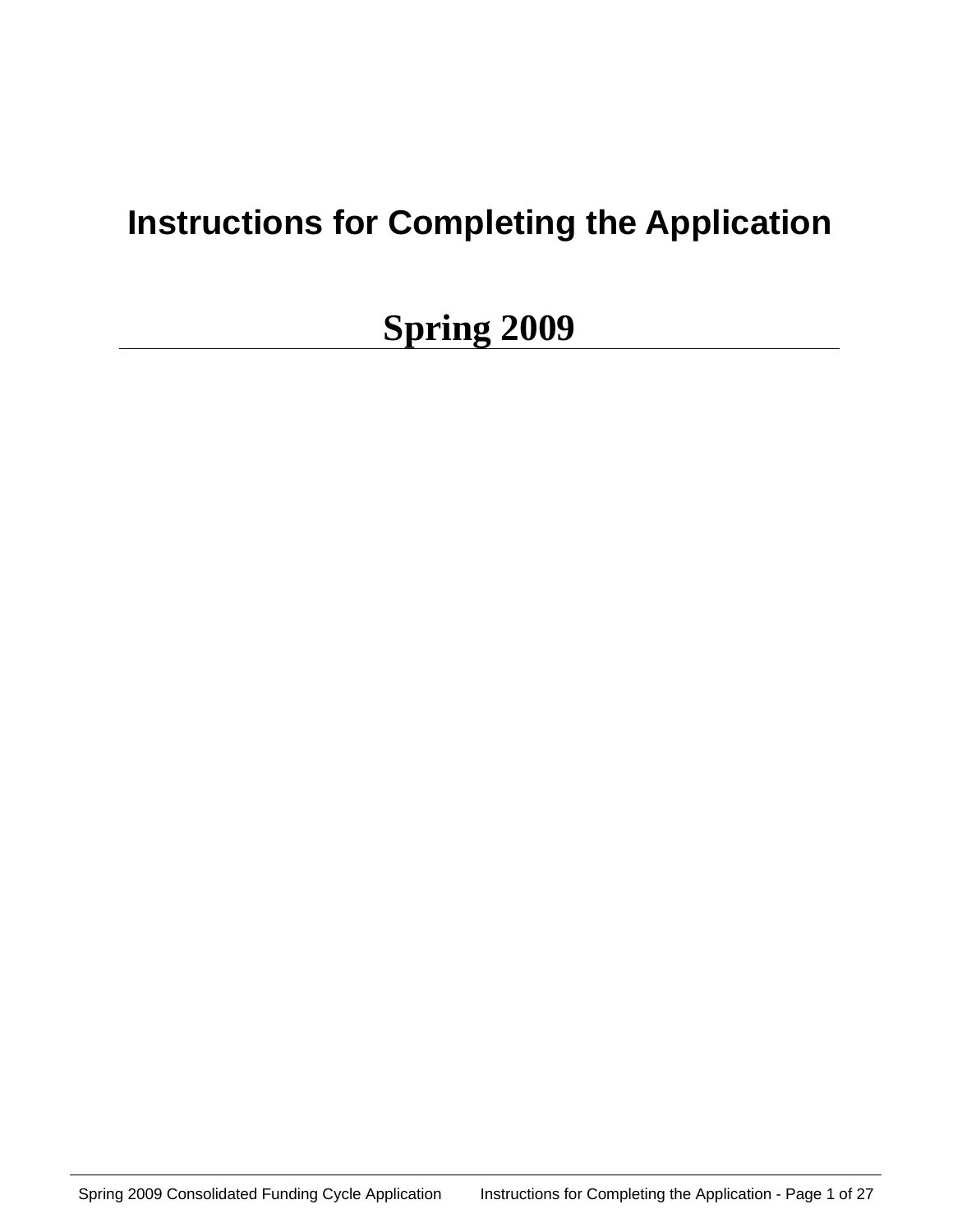# **INTRODUCTION**

This Instructions Section is intended to be used as a guide as you work through the application. In developing this Section, OHCS took care to include information which should help the applicant avoid common mistakes made in past CFC rounds.

The Instructions Section has specific instructions for completion of the tables, forms and questions contained in each section of the application. We encourage you to read the instructions for each section before you complete that section's materials. Refer back to the Instructions Section at any time.

Some parts of the application don't have specific instructions. These parts are considered to be self-explanatory. Even though no instructions are provided, you are expected to complete and submit the information requested if it applies to your project.

It's imperative that the applicant also read the Application Overview section to obtain background information about the requirements of the application. Those details are not contained in the Instructions Section.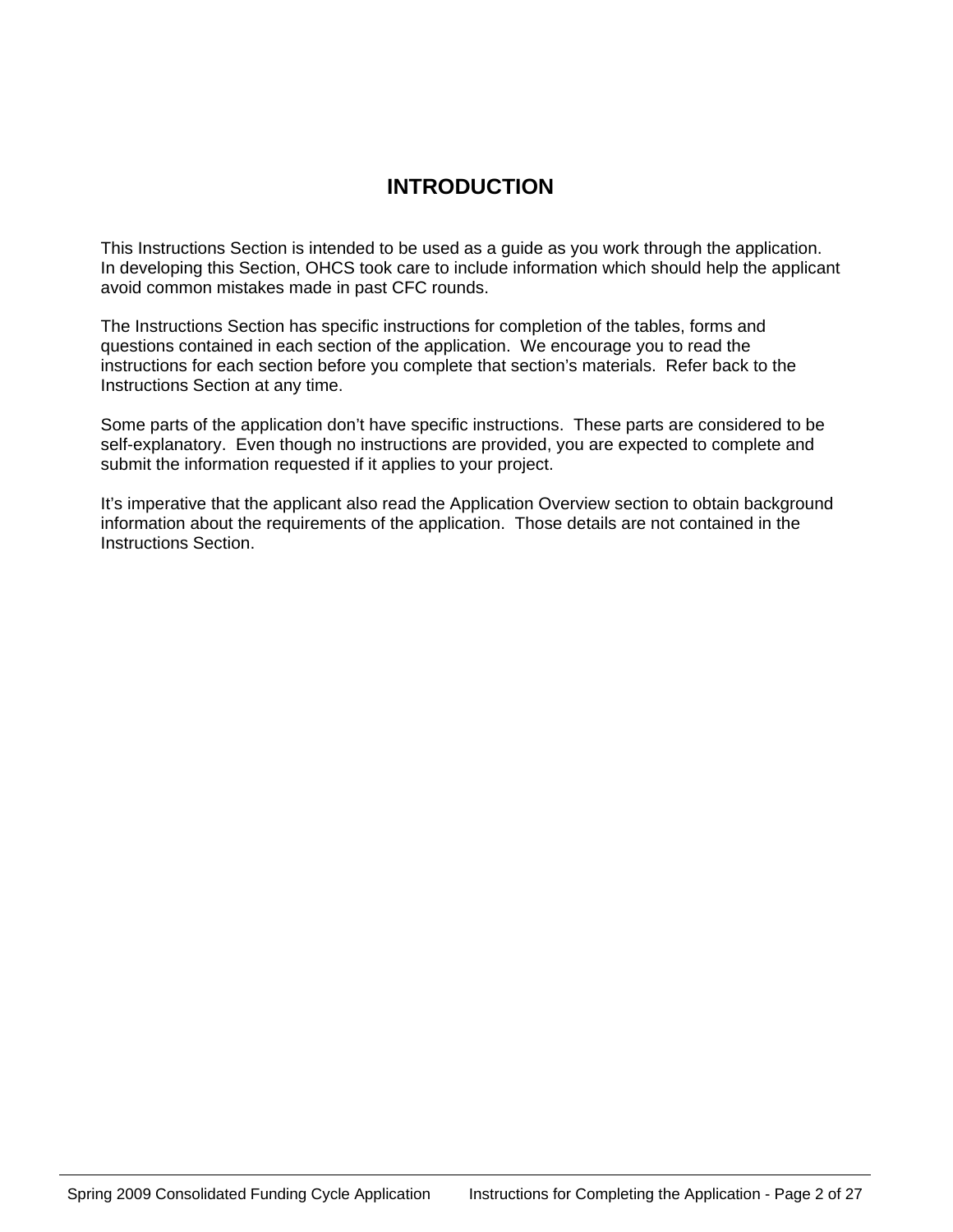# **INSTRUCTIONS FOR COMPLETING THE APPLICATION**

Regarding Attachments: The Consolidated Funding Cycle application has been designed to provide the reviewer with needed information while limiting the amount of narrative responses and supportive materials the applicant must submit. Please restrict the number of attachments to those specifically required and answer all questions completely and succinctly.

# **PART 1: SUBMITTAL DOCUMENTS**

# **AUTHORIZATION AND ACCEPTANCE FORM**

The Authorization and Acceptance Form must be included in all submitted applications. Have the Form signed by the person(s) who has/have authority over the terms written on the Authorization and Acceptance Form, and by the sponsor entity's owner or board chair, if applicable.

# **BOARD OF DIRECTORS RESOLUTION**

If the applicant is a non-profit entity which has a Board of Directors resolution requirement, submit a copy of the Resolution pertaining to the acceptance of the responsibility of this application. A sample format is provided. Your Board may use any format, but the information indicated on the sample should be included.

# **APPLICATION SUBMITTAL CHECKLIST**

The Application Submittal Checklist should be your guide to determine what documents must be submitted and what their order in the application should be. Submit the completed Application Submittal Checklist with the application. The application pages must be submitted in the order of the Application Submittal Checklist. All pages in the application should be numbered and the page numbers noted on the Checklist where indicated.

Checkboxes are provided for the applicant to use, if they wish, to show which items have been completed and included.

# **APPLICATION AND CHARGE TRANSMITTAL**

Carefully complete the charge calculations on the Charge Transmittal and **attach your check** to the Transmittal page. Payments are non-refundable.

# **PART 2: THRESHOLD**

# **ZONING**

All applications must include a zoning certification form, even if the project is solely acquisition or rehabilitation. OHCS has designed a Zoning Certification Form to be used to document the zoning status of the property. **Zoning approval in any other format will not be accepted**. The Zoning Certificate must be signed by the applicable City or County staff responsible for determination of issues related to comprehensive planning and zoning. If the certification is missing, incomplete or inappropriately signed, the application will not meet Threshold criteria. A common mistake is to submit an excerpt from the zoning code as confirmation. This is not acceptable as zoning confirmation and will not be reviewed.

- **Projects requiring zone changes or annexations will not meet threshold.**
- The original of the Certificate must be placed in the original application.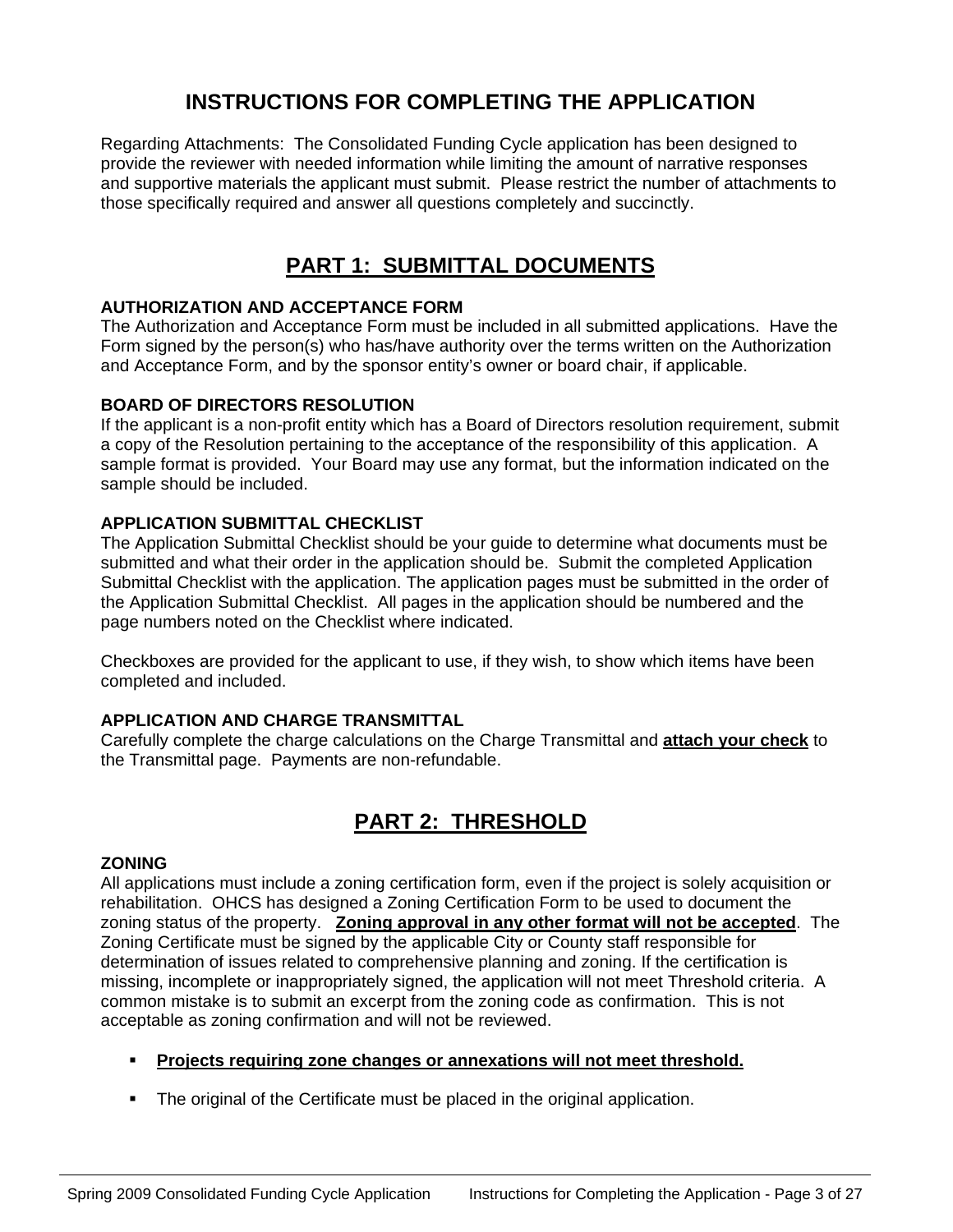# **VERIFICATION OF SITE CONTROL**

Complete the table and attach evidence of site control. The Application Overview section contains a discussion of acceptable site control verification. If you don't yet own the property, be sure to submit all extension documents, amendments and/or addendums to your original documents.

Under certain limited circumstances, site control exceptions may be reviewed by OHCS Administration in advance of application submission. A request for approval of any exception must be channeled through your RAD and delivered to the Housing Division Administrator no later than two weeks prior to application deadline. Should the exception be allowed, an approval letter will be forwarded to the applicant for inclusion in this section of the application.

# **OHCS ENVIRONMENTAL REVIEW CHECKLIST**

You must complete the OHCS Environmental Review Checklist, regardless of funding source requested. If an application involves more than one land parcel, a Review Checklist for each parcel must be included in the application.

Project sponsors must complete the Environmental Review Checklist prior to their RAD's site visit. The RAD will review information on the checklist during the site review. The Environmental Review Checklist must be signed by both the applicant and the RAD, or the Checklist will be considered incomplete and will not meet Threshold requirements.

Applicants must contact their RAD to set an appointment for a site visit. The deadline for scheduling the site visit is published in the Application Overview section. If the RAD is not contacted prior to the stated deadline, the RAD has no obligation to view the project site and sign the Review Checklist.

The Vicinity Map will be used for both the environmental and architectural reviews. It must have the scale included. The site location must be marked, as well as a number of amenities and natural locales. See the SITE/AREA MAPS portion of the Environmental Review Checklist for details.

If an environmental Phase 1, engineering, soils or other study has been completed, you may submit the summary pages. Do not submit the whole report. This is not a Threshold requirement.

# **VISITABILITY EXEMPTION REQUEST**

This form is available for use if the proposed project design cannot meet the department's visitability requirements, as discussed in the Architectural Standards and Product Replacement section of the Application Overview. If used, the Visitability Exemption Request must be completed and included in the Threshold Section of the application, in the order indicated on the Application Submittal Checklist

#### **REQUEST FOR EXEMPTION FROM MINIMUM OR MAXIMUM UNIT FLOOR AREA REQUIREMENTS OR SINGLE-LEVEL TWO BEDROOM/TWO BATH DESIGNS**

This form is available for use if the proposed project design includes unit sizes that are outside the parameters of the department's required minimum or maximum unit floor area, as stated in the Architectural Standards and Product Replacement section of the Application Overview, or if the proposed design offers single-level two bedroom units with more than one bath. If used, the Exemption Request must be completed and included in the Threshold Section of the application, in the order indicated on the Application Submittal Checklist.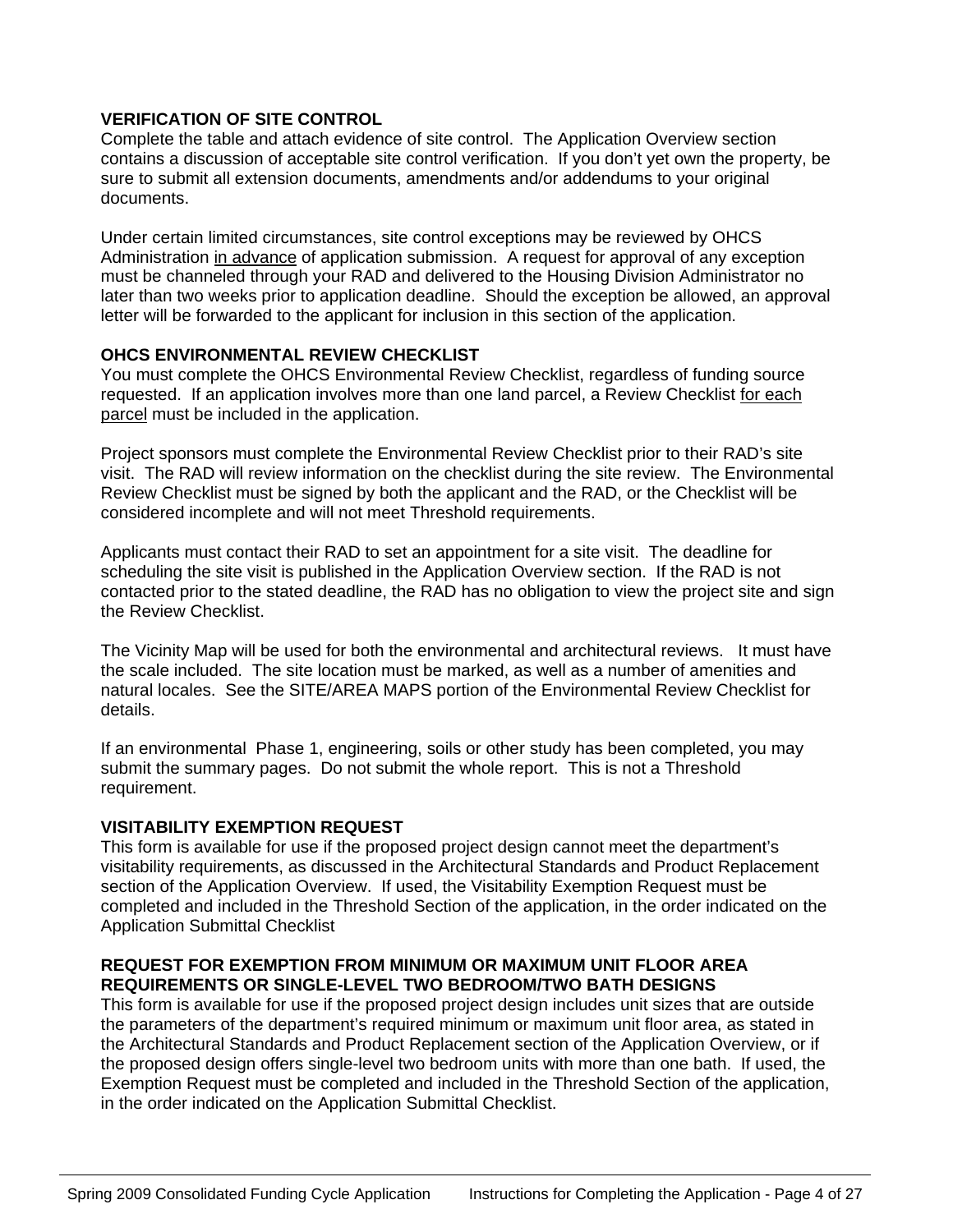# **ARCHITECTURAL SUBMISSIONS**

Only the architectural plans and materials specifically listed on the Submittal Checklist are to be submitted with the application. There is no benefit to submitting additional plans; anything in addition to the required documents will not be reviewed. If context photos are submitted, their location pursuant to the property site must be indicated on the Vicinity Map.

# **PART 3: APPLICANT AND PROJECT INFORMATION**

Applicant and project information data presented in this section is used to determine if the project's attributes meet programmatic criteria of the requested funding program(s). Additionally, information provided in the application will be entered into the department's database and used for future benchmark reports. It is very important that this information is complete and accurate.

# **APPLICANT DATA**

Provide all organizational information that is applicable to your project. Be sure to include the contact person's name, direct phone number and direct e-mail address. Do not attach other material about the business entity, such as resumes or organizational charts.

# **DEVELOPMENT TEAM INFORMATION**

Provide all information that is currently known about the development team. Be sure to include the company name, the contact person's name, direct phone number and direct e-mail address. Do not attach other material about the business entities, such as resumes or organizational charts.

Describe any specific identity of interest. Identity of interest is defined as a financial, familial or business relationship that permits less than arm's length transactions. It includes, but is not limited to, the existence of a reimbursement program or exchange of funds, common financial interests, common officers, directors or stockholders or family relationship between officers, directors or stockholders.

# **PROJECT DATA**

Provide all the information requested for your proposed project.

# **OHCS-BASED FUNDING REQUESTS**

List all OHCS resources requested for this project. As you complete the application, verify that the funds requested in the Project Data section are identically represented throughout the application.

For your project to qualify for the 30% OHCS set-aside of funds, your project must partially or completely serve one of the populations qualifying under the set-aside. Indicate on the application if you will be applying for either of the set-aside populations as defined in the Application Overview section.

# **DESIGNATION OF BETC CREDIT**

If you check that you are pursuing BETC credits, you must show the anticipated amount of those credits as a funding source on the Sources pro forma.

# **PROJECT TYPE**

Check all the boxes that apply to your proposed project.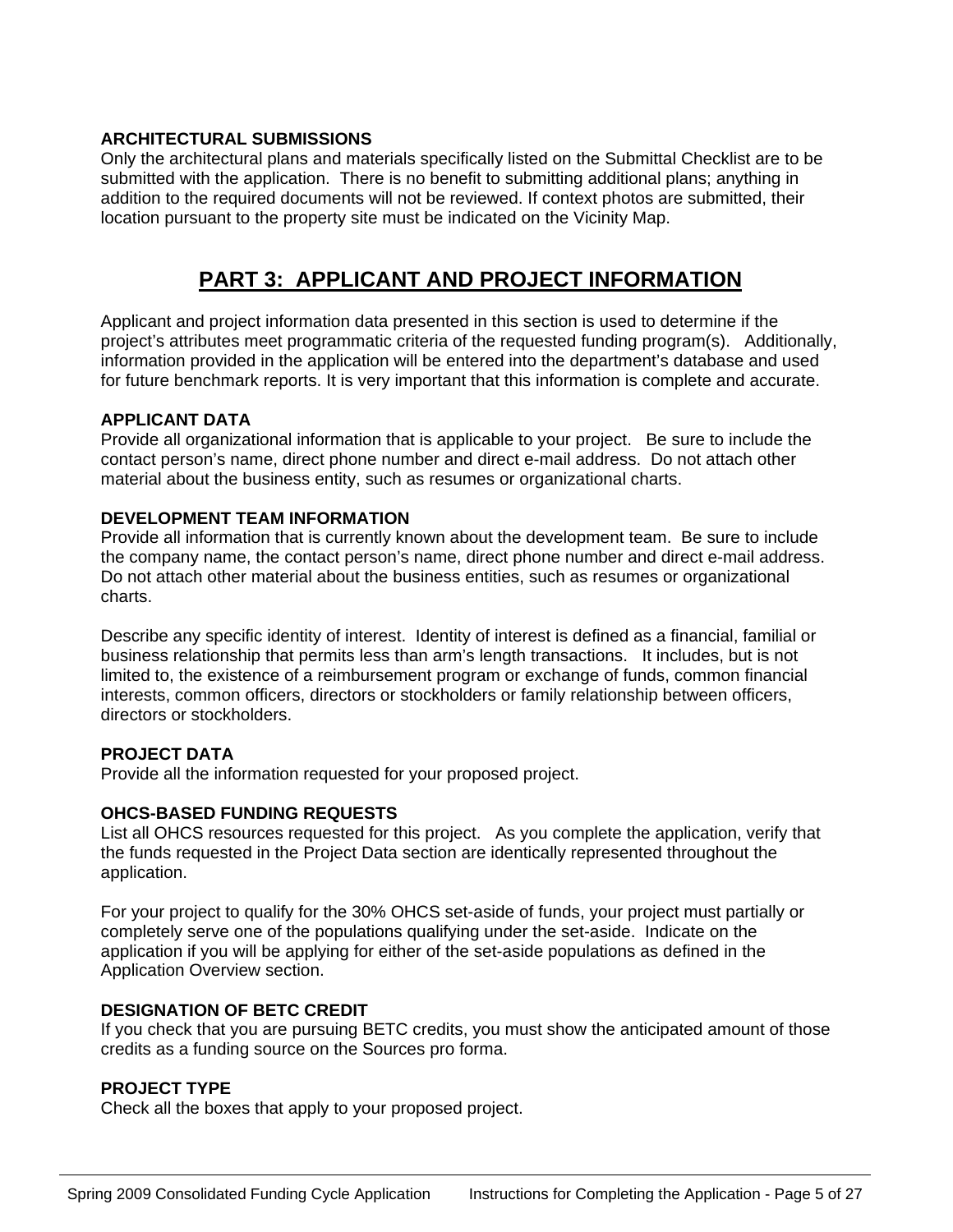# **TARGET POPULATION**

List the main population(s) for which units will be specifically targeted, which includes holding open vacant units for this population until an eligible household is found.

Indicate the number of units per population type that will be specifically targeted for that population.

Indicate the number of units which will meet the listed criteria. You may count more than one criteria per unit.

#### **UNIT TYPE AND FUNDING PROGRAM DESIGNATION**

Complete the table, listing the unit type (SRO, studio, one bedroom, etc.), the total number of each unit type, number of the units designated as funded with HOME, LIHTC, Trust Fund, etc., square footage of units *and total square footage for each unit type.* Use the method described in the Architectural Standards and Product Replacement section of the application to calculate the floor area for each type of unit.

The number of various Program units may exceed the Total Number of Units. However, indicate only the number of units which you agree to restrict to the income and rent structure of the specific funding program. The department assumes that the number of units you indicate per funding source is the number you want incorporated into the restrictive use agreements for the funding sources listed.

#### **RENT TABLE**

Indicate the **proposed** income and rental limitations of the units. Assume all funding source restrictions when completing. Before rounding up, rents must correspond with the Income page of the Operating Budget. (If requesting OAHTC, rents must correspond with the Income With OAHTC page.) Round up to the nearest 10%, i.e.: a 47% rental charge on the Income page of the Operating Budget would be listed as 50% in this table.

If the income limitation percentage of the household residing in the unit is not equal to the proposed rent percentage, then provide an explanation. As an example: if the rent limitation is 40% of area median income and the household income will be 30% or less of area median income or in the reverse, the rent limitation is 50% AMI and the household income is 60% or less. A question is provided for this purpose. If the proposed rents and household income are the same percentage, you may skip responding to this question.

#### **SITE AND BUILDING INFORMATION**

Use this section to provide the reviewer with a picture of the physical project: building design, construction method, unit amenities, etc. Check all the boxes that apply to your project and provide the information requested.

Under "Building Type" and "Building Construction Characteristics", indicate the number of buildings in the project which contain the design feature listed. Buildings can be double-counted and are not expected to equal the total number of buildings in the project.

Under "Planned Project Elements to be Incorporated", put an "X" in each box for which the indicated feature is a component of your project. Do not type the number of times the item is included in the project; however, the number of parking spaces is requested information.

# **PART 4: NARRATIVE QUESTION**

The applicant has one narrative question to complete in this section. The response to this question should tell the OHCS reviewers what's important about the project and help the reviewers understand the dynamics of the project as they work their way through the application. The writer should take this time to provide or clarify information that isn't apparent or obvious in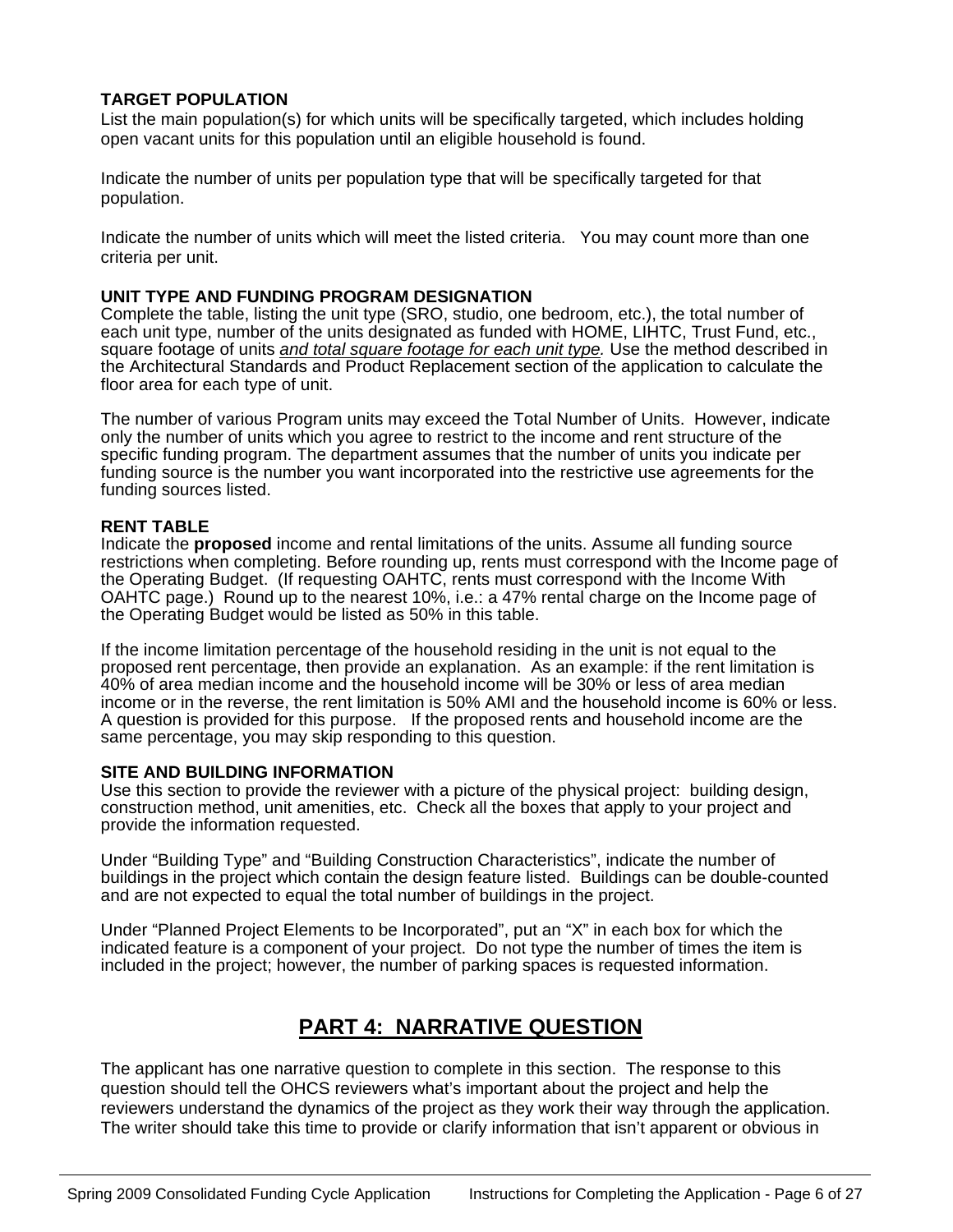the other sections of the application and explain to the reviewer why the project should be funded. Don't assume the reviewers know anything about your project or your organization.

The application criteria for the narrative question are very strict. You must use 11 or 12 point type. You must maintain no less than a one-inch margin for top, bottom and sides of paper. The maximum length of the response is three pages. All description in excess of three pages will not be read.

# **PART 5: SELF-SCORED SECTION**

The Excel Workbook must be used for this section and the section must be completed on the computer. It cannot be printed and completed by hand. Points should be entered only into the colored cells on the right-hand column of each question. As questions are answered and points are input into the spreadsheet, the Excel program will tally the final score.

Certain questions require the submission of specific documentation. During the CFC application review period, OHCS will review the verification documents to confirm eligibility for the points claimed. Refer to the Application Submittal Checklist to make sure you attach all required materials.

To assist in completing the workbook, requirements of each question are provided below.

#### **Renter Preference**

This is an all-or-nothing question. If the project owner and/or management agent agrees to rent to tenants whose net household income is two times or less the net rent, the applicant can claim 8 points. If that will not be the rental policy, the applicant must claim 0 points.

# **Need for Project**

To determine the priority level for the population you intend to serve, you will need to review the information on the Priorities Assignments page. This is located on a tab in the Excel Workbook and can also be found on the department's web site: [www.ohcs.oregon.gov/OHCS/RA\\_Needs\\_Analysis.shtml](http://www.ohcs.oregon.gov/OHCS/RA_Needs_Analysis.shtml).

Applicant must complete the "Needs" Scoring Worksheet. Applicant must use the Priority Assignments matrix to complete the Worksheet. The "Needs" Scoring Worksheet contains three tables. If the project will target units to a population shown on the Priority Assignments matrix to be a Priority 1 population, the applicant will list the information on the first table – the Priority 1 table. If there will be more than one Priority 1 population in the project, each population must be listed separately. The applicant must list the county in which the project will be developed, the target population, and the number of units which will house the target population. Do not double count.

The second table is for listing Priority 2 populations, as identified on the department's web site. The third table is for listing Priority 3 populations.

It's possible that an applicant's project could serve populations from two, or all three, of the Priority tables. The applicant needs to be very careful to enter the population information on the correct Priority table. Once that is completed, the applicant must enter the total units in the project in the cell at the bottom of the tables. The Workbook will add the number of units entered for each of the populations and place that number in the next cell at the bottom of the page. The difference between those two cells must be "0". If it is any other value, the applicant has made an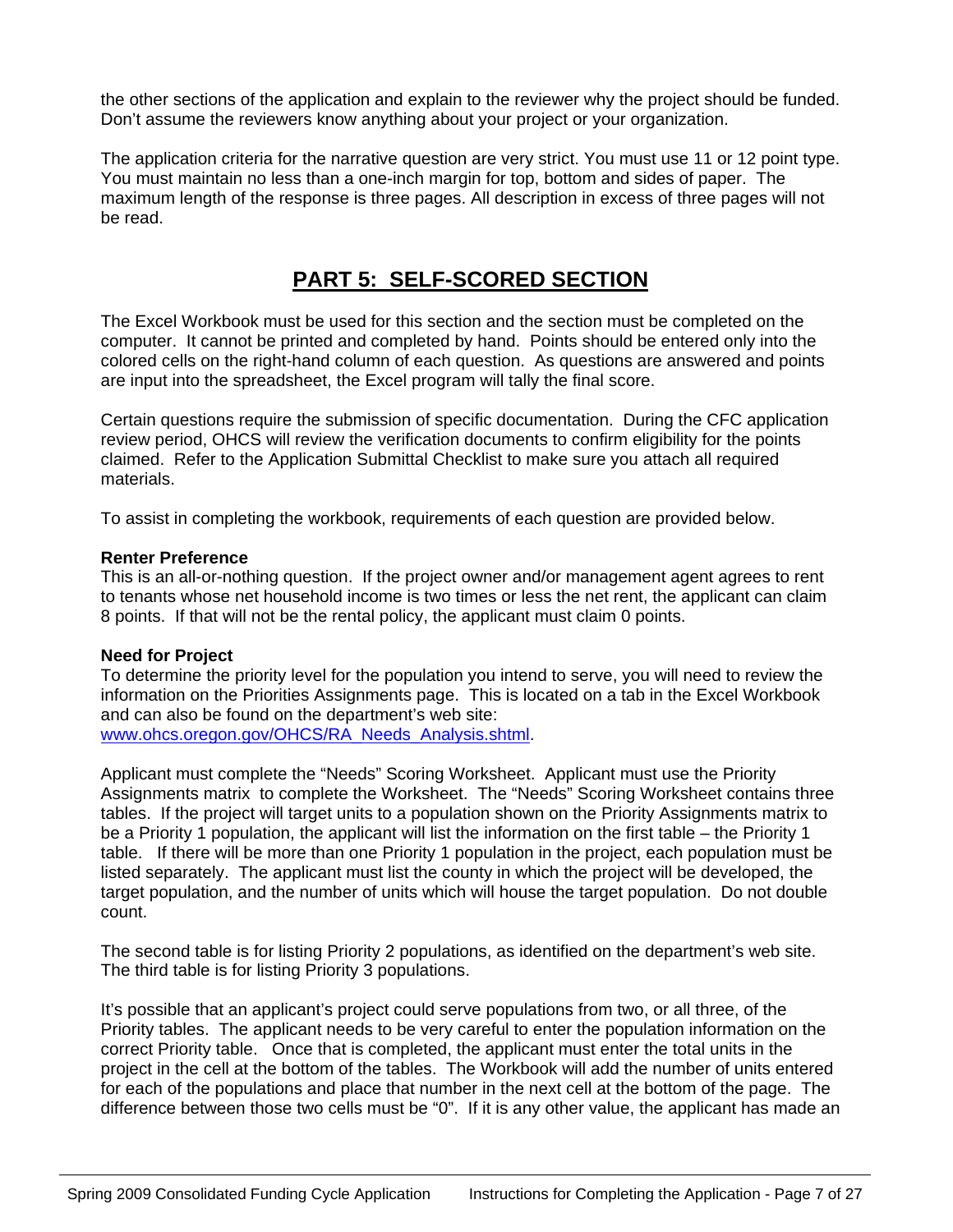error inputting the number of units. The applicant must find and correct his/her error before returning to the Self-Scored Section.

The data from the "Needs" Scoring Worksheet will transfer to the Need for Project question of the Self-Scored Section. The maximum score for this question is 37 points. If all of the project's units are in a Priority 1 category, the question will receive 37 points. If all of the units are in a Priority 2 category, the question will receive 27 points. Priority 3 category earns 17 points. If units are divided between two or three of the categories, the spreadsheet will weight the information and calculate a point score based upon the number of units in each Priority category. DO NOT make changes to the points awarded by the Excel program.

#### **Green Building**

The Green Building Worksheet must be completed before this question can be answered. Before choosing a Green Building program, carefully read the Green Building discussion in the Architectural Standards section. Follow the directions at the top of the Green Building Worksheet of your chosen program to determine if your project qualifies for 10 or 0 points. Transfer that score to the Self-Scored spreadsheet. If using one of the OHCS program formats, you must submit both the Green Building Worksheet and the OHCS Path Worksheet in the application.

#### **Construction Cost Determination**

This question has been divided into three groups, depending if the project is new construction, rehabilitation or a combination of both new construction and rehabilitation. (For the purpose of this question, rehabilitation projects also include acquisition/rehabilitation projects.) A maximum of 30 points is possible for this category. The applicant must first identify which of the three groups matches the proposed project. Once that has been determined, the applicant will respond for only that part of the question.

The purpose of the Construction Cost Determination questions is to identify how stable and wellresearched are the applicant's construction cost estimates. The applicant must decide which statement within the applicable part best matches the method in which the project's construction or rehabilitation costs were determined. All the items and activities indicated in the question must have been completed to be able to claim that score. Once determined, the applicant enters the appropriate score in the colored cell to the right of the statement.

For example: for new construction, if the construction costs were developed with the assistance of a contractor and based on ALL the items and activities indicated in the first statement of that part, the project would score 30 points. Costs must be estimated as individual line items to receive the top points. Lump sum estimates do not qualify.

Note in the third group (new construction and rehabilitation together), the points available is split to allow for the Rehabilitation answer to be different than the New Construction answer. Example: for the new construction part of your project, if you have itemized cost estimates from a contractor, your score is 15 points. But if for the rehabilitation portion of your project, your cost estimates are based on a general description of the renovations proposed, that score is 5 points. Your total score for the Construction Cost Determination question is 20 points. The Excel program will generate that total for you.

Estimations of costs should be current. Estimates developed for prior CFC rounds can be submitted if the documentation clearly shows that the original costs have been updated and states the method used for determining the changes.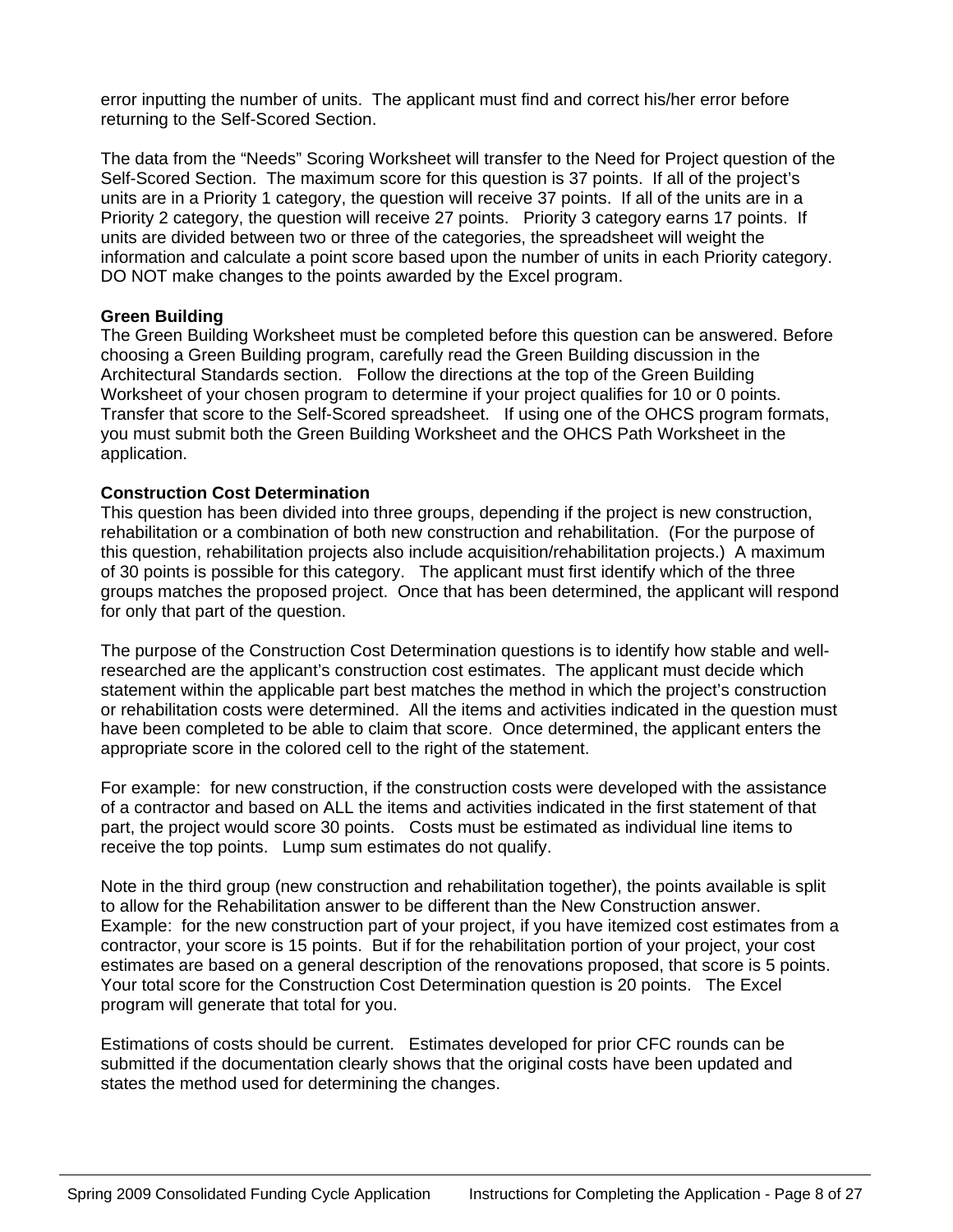# **Community and Governmental Support**

This is a two-part question. Five points are possible if the application has received support letters from governmental offices, and 5 points are possible for support letters from the community.

To qualify for the governmental five points, the application must include at least two governmental letters. Only one letter can be from a federal office. If two letters cannot be produced, the project will receive 0 points for governmental support. Please submit no more than five letters in total.

To qualify for the community five points, the application must include at least two letters from any of the following: local branches of community agencies, local service groups, churches, neighborhood associations, neighbors of the site, or any other local community entity. If two letters cannot be produced, the project will receive 0 points for community support. Please submit no more than five letters in total.

NOTE: Letters must be in support of the project sponsor or owner. Any letters solely in support of a potentially involved party, i.e. proposed service provider or management agent, will not qualify to earn points.

Letters from community action agencies may count as either a governmental or community letter. However, one letter from the CAA cannot be used to satisfy both categories. The applicant will need to choose one category (government or community) for which the letter will apply.

Form letters are discouraged.

#### **Non-OHCS Sources:**

Projects which have committed outside sources at the time of CFC application will receive up to 5 points. Some examples of acceptable sources are: HOME funding from another jurisdiction, Rural Development or HUD funding, foundation grants or loans, present value of donated land, property tax credits, historic tax credits, business energy tax credits, or grants from other local or state agencies. Sources which are not to be included are: pre-development, construction, bridge loans, permanent financing unless an exception has been approved by the RAD, LIHTC equity investment, or grants or loans from any party related to the project.

To claim points, the source must be committed and the applicant must submit a copy of the commitment or award letter with the application.

A calculator has been inserted in the Self-Scored spreadsheet to help the applicant identify if their non-OHCS funding qualifies the project for points.

# **REQUEST FOR REASSIGNMENT OF TARGET POPULATION PRIORITY**

A population not on the department's high-needs matrix may be a priority for a specific community or sponsor. In this situation, the applicant has the opportunity to use the Request for Reassignment of Target Population Priority form to explain why the specific population should be considered a Priority population and to request approval to receive points accordingly.

Requests for reassignment must be based on current 'needs' data, which must be referenced on the form for the department's review. Changes in priority requested to benefit a community's planning decisions may only be granted when sufficient 'needs' data is provided to substantiate the request.

The form must be completed and channeled through the RAD to the department's Research and Analysis Section at least two months before CFC applications are due. Within two weeks, the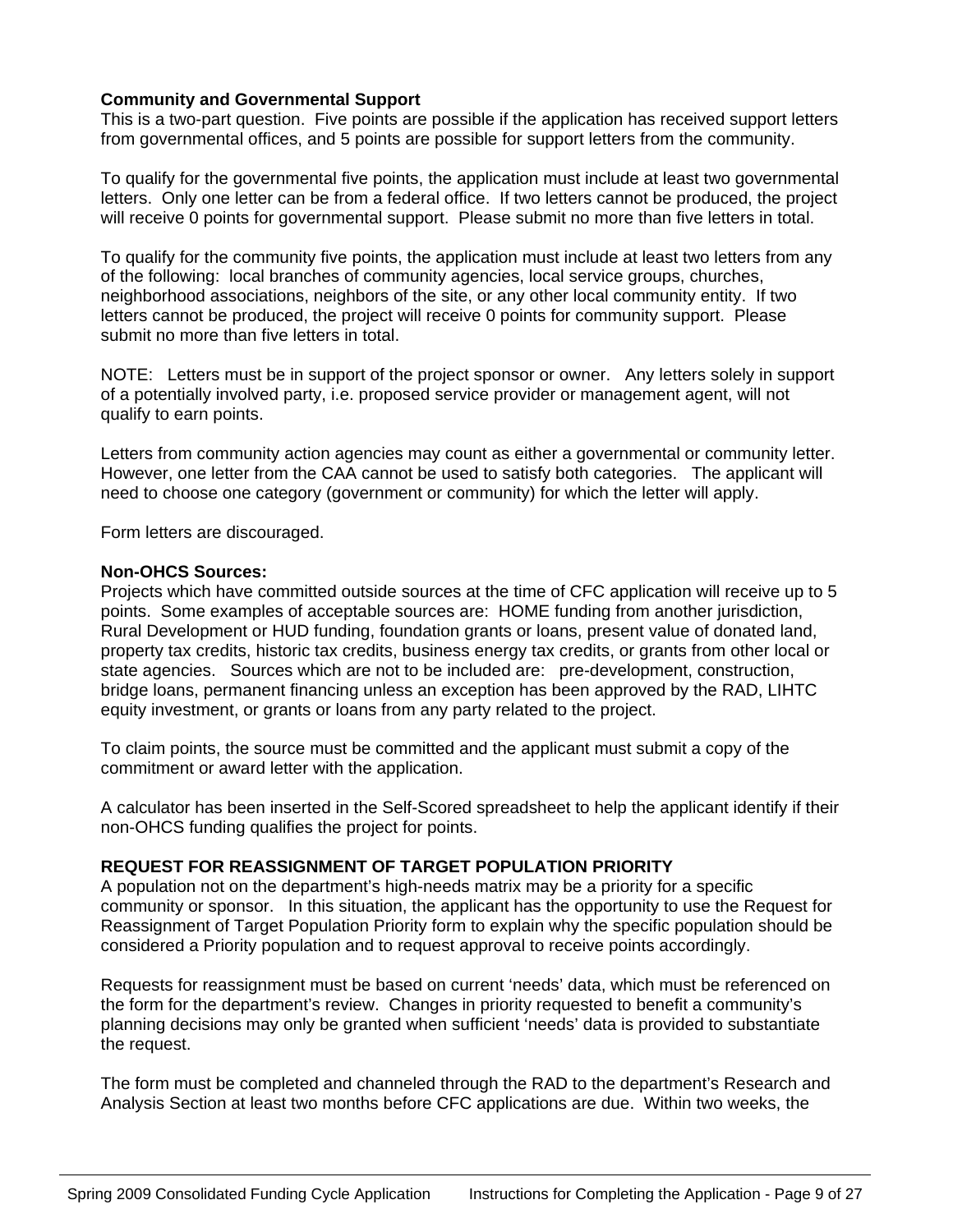request will be reviewed, decided, and returned to the applicant. The original approved form must be included in the Self-Scored section of the application.

# **PART 6: RESIDENT SERVICES**

# **RESIDENT SERVICES DESCRIPTION**

The applicant must complete the Resident Services Description question and table. Be sure to read the discussion on Resident Services in the Application Overview section.

# **PART 7: MARKET AND RENT ASSESSMENT**

The applicant will select and use one of four available processes to document the market assessment for a proposed project. The process chosen will depend upon the population to be served and if federal tax credits are a requested source of funding.

The four processes are:

- **Summary of Demand for Group Home**
- **Summary Special Needs Market Assessment**
- **General Market Assessment**
- **LIHTC Third Party Market Analysis (including both 9% and 4% credits)**

Applicants requesting LIHTC must obtain a third party market analysis. Other applicants should read about the other three processes before determining which one should be used for the application. Contact your RAD if you have any questions or concerns about which process is correct for your target population and funding request.

If your specific project will target both general population and residents with special needs, market analysis requirements should first be discussed with the RAD and the department's inhouse market analyst. Only one, or more-than-one, analysis may be required according to the project's design, mix of populations, and anticipated income and expenses.

Include in the application only the pages applicable to the market assessment process you've chosen. Do not include uncompleted pages from the other three options. Do not include market study exhibit pages for reference.

# **Summary of Demand for Group Home**

Applications for group homes only need to provide sufficient information to confirm there is a need in the community for the home and there will be an adequate population in the future to support the home through its period of affordability. The Market and Rent Assessment section contains two questions for the applicant's reply. Provide specific data and sources of information. Be concise.

Applicant's response should be no more than two typed pages, and can be shorter depending on which, and how many, data sources are reported. Applicant must use 11 or 12 point font size, and keep all-around page margins of not less than 1 inch.

DO NOT complete any other part of this Market and Rent Assessment section.

A project is considered a group home if it provides permanent housing for non-related residents with special needs, and tenants occupy a bedroom in a house with shared kitchen, living areas and bathrooms.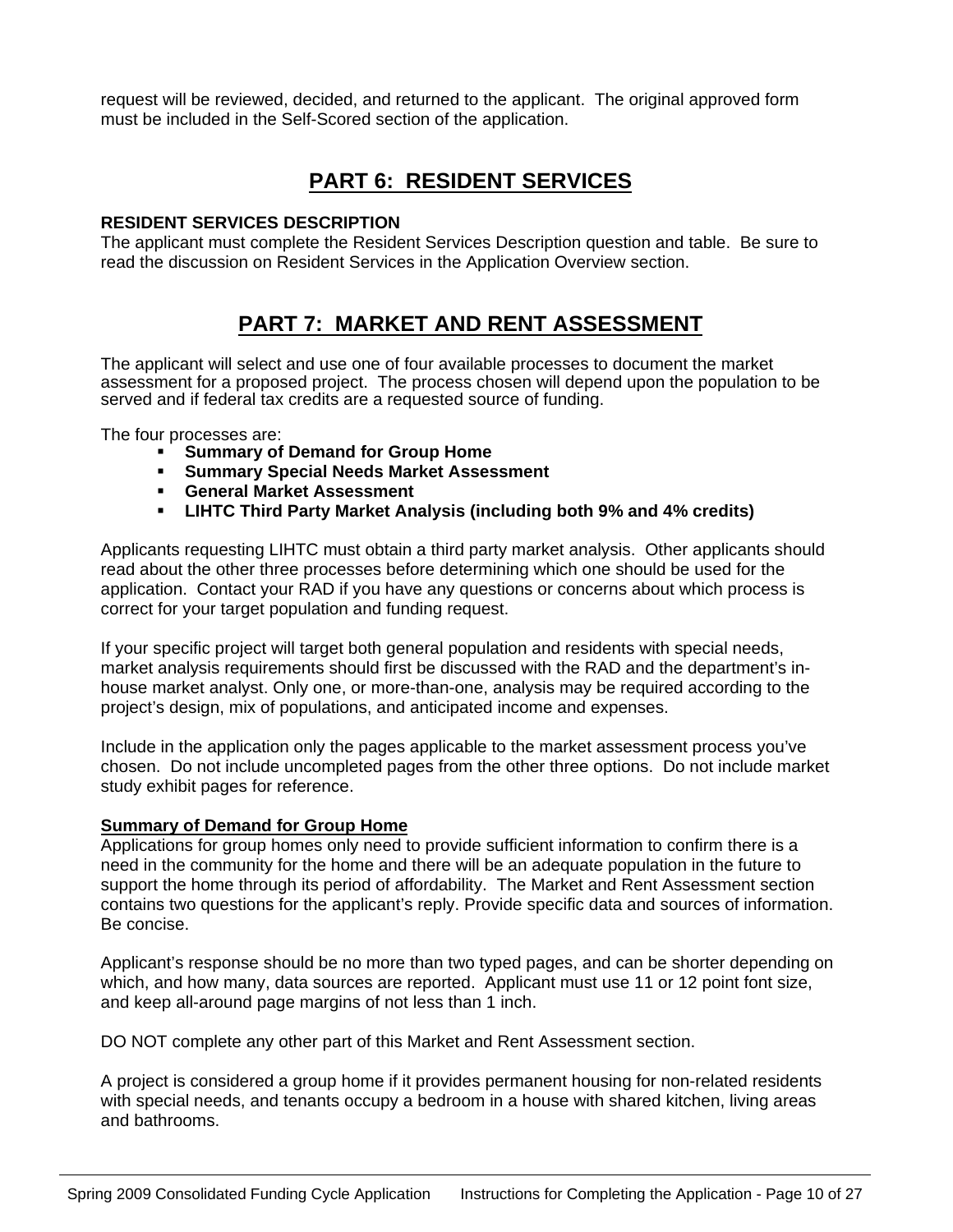# **Summary Special Needs Market Assessment**

The Summary Special Needs Market Assessment is briefer and is a refinement of the standard general population format. It addresses specific special needs (SN) populations including persons with the presence of a disability (physical and developmental, traumatic brain injury, chronically mentally ill), victims of domestic violence, children, ex-offenders, homeless individuals and families, persons with HIV/AIDS, and persons recovering from alcohol and drug abuse.

The Summary Special Needs Market Assessment applies to smaller Special Needs projects (**less than 20 units**). Farm worker populations will use the more complete General Market Assessment due to necessary employment factor analysis. Although seniors (elderly) are considered a special needs population, the seniors' analysis should also follow the current General Market Assessment due to the size of the population and good available qualitative data more appropriate to this population.

The Special Needs section of the application consists of essay questions and an Excel "Special Needs Workbook" (page 1 only). The assessment section of the Workbook links the specific real estate to the special needs population. The conclusions should provide reasonable, reliable, and verifiable market support for the proposed project. Marginal (unmet or surplus) demand and appropriate rents should be estimated for the specific target population. The Workbook is available from the OHCS web site [www.oregon.gov/OHCS/HRS\\_CFCApp.shtml.](http://www.oregon.gov/OHCS/HRS_CFCApp.shtml)

**Submit your responses to the narrative questions and Page 1 of the Workbook with the application**. Remaining pages in the workbook are not required, but contain optional worksheets which may assist the sponsor in completing the section more completely and efficiently if desired. The questions and the workbook are designed to be completed simultaneously, compliment one another, reduce time/expense for the applicant, and produce credible results. However, due to the brevity of the analysis, the reliability of the data and conclusions becomes more significant.

In researching and analyzing the market, sources of information may include city, county and state agencies, specific service providers, local housing authorities, onsite managers, and census data. Cite the sources (include person and phone), dates, and methods used in the narrative responses. All sources and data are subject to verification.

#### **General Market Assessment**

The General Market Assessment is used in the CFC for all projects except for the following: 1) those applicable to the Group Home or Special Needs Market Assessment and 2) those in which LIHTC is a requested source of funding. This includes both new construction and acquisition/rehab projects. Example populations applicable to this section include general family, individuals, elderly/seniors, and farm workers. Data is typically readily available for analysis of these populations and projects.

This section of the application consists of essay questions and two charts. The section links the project's targeted population to the specific real estate project. The conclusions from this assessment section should provide reasonable and reliable market support for the project at the CFC application level. General demand is concluded and appropriate rents should be estimated for specific income ranges and unit types for the proposed target population.

In researching and analyzing the market, sources of information may include market participants such as onsite managers, management companies, and brokers. Additionally, real estate reports from secondary data providers, U.S. Census data, Portland State University (PSU) population data, and demographic vendors provide data as well. Cite the sources and methods used in the narrative responses below.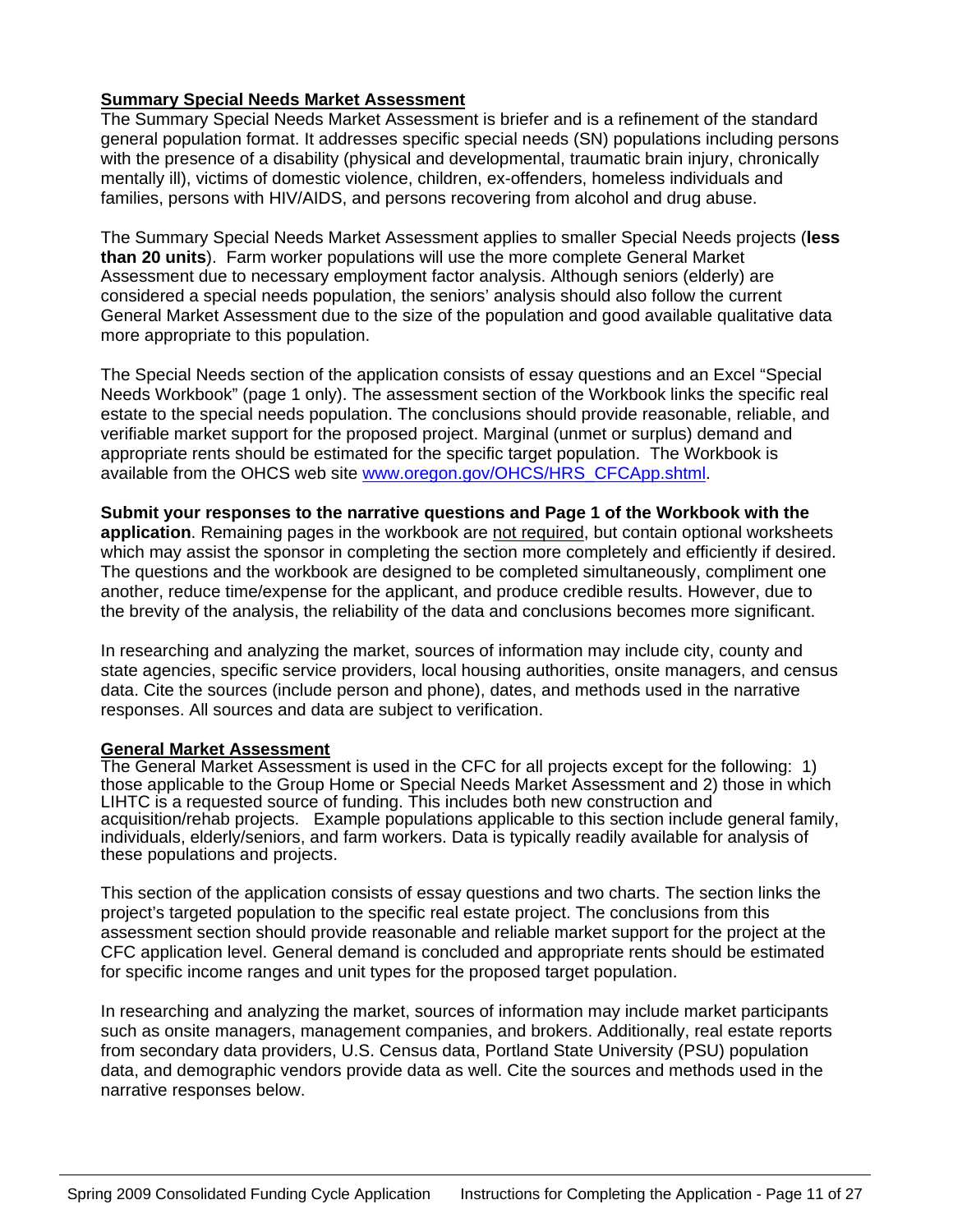OHCS has developed a Basic Market Analysis Handbook to assist the sponsor in completing the Need and Market Assessment. This tool is available on the OHCS web site. The Handbook is not part of the application process, but is offered to provide research and analysis support.

# **Third Party Market Analysis for LIHTC Requests**

All applications for either 4% or 9% LIHTCs must provide a complete third party market analysis with the CFC application. Applications targeting special needs populations and applying for LIHTCs are also subject to this requirement. The department's requirements for the market analysis are discussed below.

- Applicants required to submit a third party market study should not complete either the Group Home, Summary Special Needs or the General market assessments.
- All bond-financed projects may be required to provide further market information in the appraisal as per the special appraiser instructions in the bond application.
- State bonds do not require a market assessment as part of the application for certain populations. Contact the Housing Finance Section for additional guidance or questions if applying for State bonds.
- If the project is awarded a CFC reservation of funds, OHCS may request additional rent and market assessment information as a condition of reservation.
- Completing a rental analysis and estimating unit rents for a specific project is considered an appraisal under the Uniform Standards of Professional Appraisal Practice (USPAP) and ORS 674. The rental analysis sections (both market and affordable) of the market analysis must be completed by a State Certified General Appraiser. Please contact the Oregon Appraiser Certification and Licensure Board for further information regarding certification.

# **If an applicant requests LIHTC funding but does not include a third party market study, the application will not be considered for funding.**

Projects applying for competitive LIHTC credits must provide two originals of the complete market analysis with the CFC application. The market analysis will be examined as part of the CFC review and ranking process.

The Analysis must be no more than six months old at the time of application or re-application; if older, an update from the market analyst must be submitted along with the original study and the application.

During the application review process, OHCS will review and evaluate the adequacy of the analysis and reliability of the conclusions reported in the Analysis. The analysis should reflect current conditions and consider future trends. OHCS reserves the right, at its sole discretion, to reject the third party analysis, require additional information, require amendment to the original report based upon the third-party analysis, or accept the analysis.

The following Market Analysis outline contains directions and guidance for the independent, thirdparty market analyst, and also includes a report outline to assist the market analyst to meet OHCS reporting requirements. This outline should not be considered a rigid format, but the report should be at least similar to the following outline and include the requested information. Information not available should be specifically stated as such. The report should include any additional information and analysis the market analyst deems necessary to producing reliable and creditable conclusions for the project.

A list of approved market analysts is available from OHCS via the web site [www.ohcs.oregon.gov/OHCS/HRS\\_LIHTC\\_Program.shtml.](http://www.ohcs.oregon.gov/OHCS/HRS_LIHTC_Program.shtml) This list is composed of analysts meeting minimal requirements, but does not guarantee an acceptable market analysis report.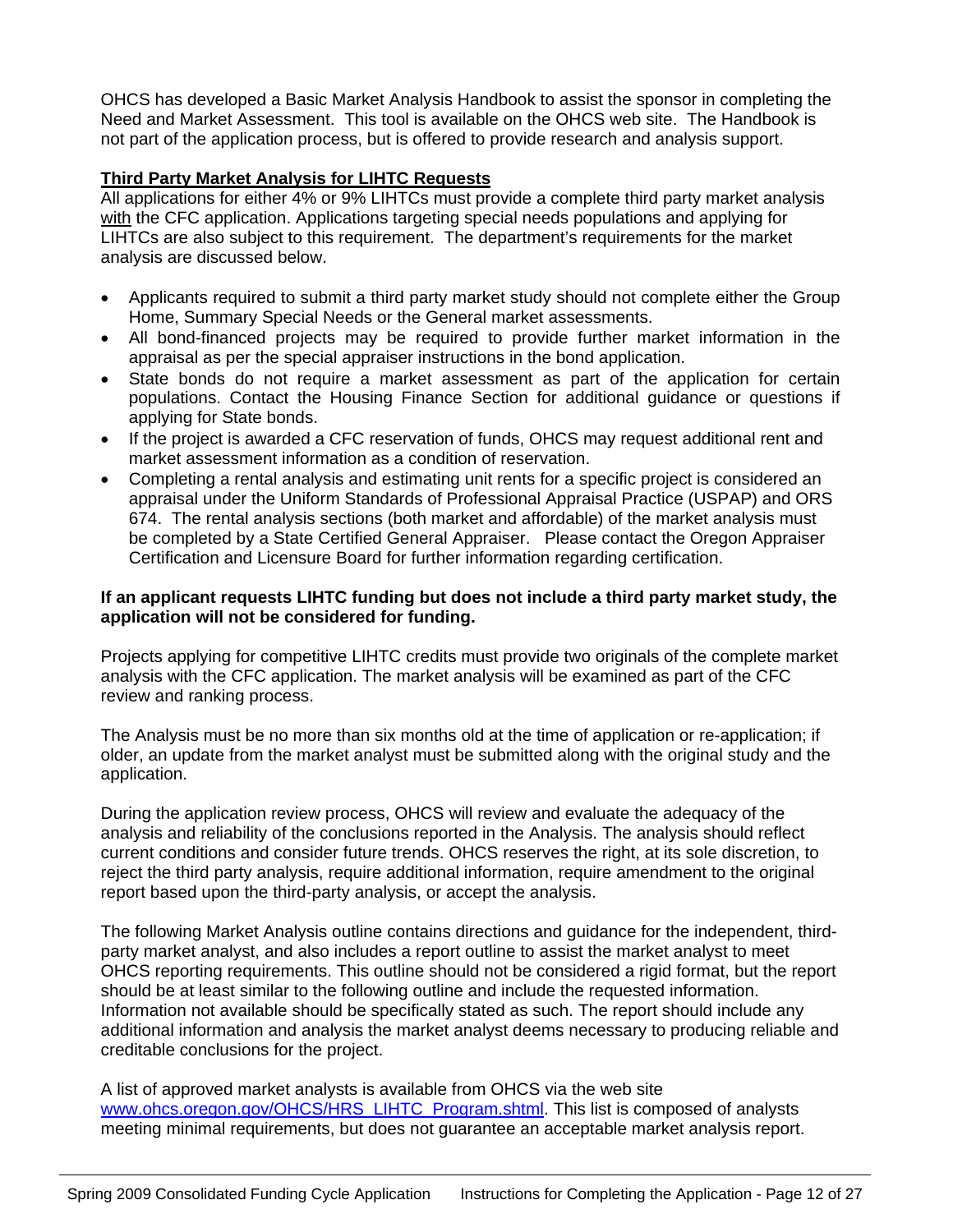# **MINIMUM COMPLETE MARKET ANALYSIS OUTLINE**

# **(To be completed by a third-party analyst from the approved OHCS list. This report must be submitted with the application.)**

The following provides a market analysis outline to guide the independent, third-party market analyst in completing the required report. The first portion of the report requires description and analysis of the region, neighborhood, site, and improvements. These components link the locational and physical characteristics of the project to its surrounding market area and targeted population. Site and improvement analyses measure the productivity and marketability of specific characteristics, and provide a market-supported basis for approving or recommending any beneficial changes in the project for further consideration.

The next segment of the report is the analysis of the subject's market and potential for marginal (unmet) demand. Rental surveys, adjustments to comparables, and conclusions identify appropriate unit rents for various scenarios of financial analysis. A demand/supply analysis will eventually conclude whether sufficient marginal demand is present in the market to support construction, conversion, or rehabilitation of the project.

Although marginal demand can be quantified with demographic analysis, additional variables including vacancy analysis, data regarding rent concessions, housing authority and specific comparable project wait lists, absorption data, and anecdotal data provide equally important facts and conclusions. The bulk of all the data leads to a reconciliation of marginal demand for the project under analysis. The analyst's conclusions must make a compelling argument for the project's demand in the marketplace.

Grids and tables created and included by the analyst should provide sufficient detail to allow the reader to follow the narrative discussion presented in a specific section of the report.

The market analyst must report the sources (name and phone number if applicable) of the data in sufficient detail for OHCS independent verification. The market analysis must be discussed and explained in sufficient detail to allow the reader to follow the analyst's calculations, logic, and line of reasoning. Data must be reliable and conclusions for each step reasonable and supported in the report.

# *Complete Market Analysis Outline*

# **1. Report Title Page**

# **2. Letter of Transmittal**

Include the client's name, purpose of the report, use and intended users of the report, and the effective date of the analysis. State OHCS as an intended user of the report. (Include analyst's Oregon state certification number and expiration date with signature if applicable).

# **3. Table of Contents**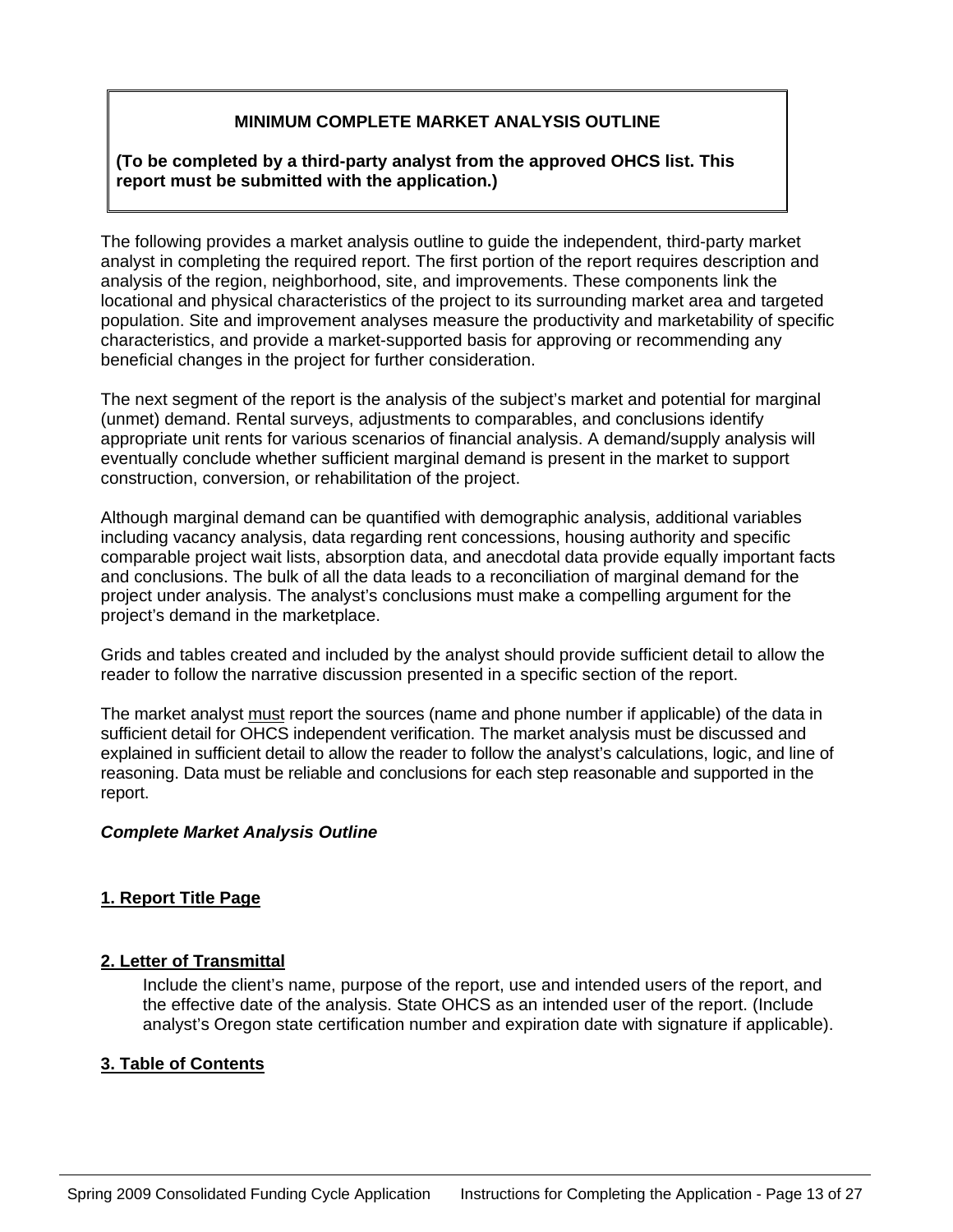# **4. Executive Summary**

- Summarize significant conclusions from the primary sections of the report. Consider this as a short, concise section preferably of only one to two pages.
- Summarize significant recommendations and/or suggested modifications to project.

# **5. Photographs of Subject**

Color photos of subject (& adjacent property only if significant).

### **6. Assumptions and Limiting Conditions**

Clearly state any assumptions (including extraordinary) and limiting conditions of the report impacting the analyses or conclusions.

#### **7. Scope of the Assignment**

- *Talk to the reader and set the report up in this section by alerting the reader of what to expect, both positive and negative, in the report.*
- The analyst must discuss the scope of the assignment. Report and describe the process of collecting and analyzing the data, what data may be lacking, any difficulties with data collection or analysis, reliability/unreliability of data or conclusions, analytical limitations, and other factors significant to the assignment and conclusions.

#### **8. Regional Description** (include map)

*This section discusses the greater economic area influencing the subject. Report the trends in population, employment, income and those variables influencing the subject both at present and in the foreseeable future. Conclude with the positive and negative regional influences on the subject. Answer the question "Does the current and forecast economy of the area support the proposed project?"*

- Population region applicable to the subject (i.e. state, metro, county); include a brief 5 year history; five to 10-year projections; discuss trends impacting the subject.
- Income regional with minimal 5-year historical and anticipated trends.
- Discuss CPI and the market's anticipated trends impacting the subject.
- Employment regional.
- Employment structure and trends, influence on the subject target population.
- Economic base and trends.
- Largest employers and trends; reliance on single employer or industry?
- Unemployment history (5 to 10 year) and trends.
- Regional factors/trends impacting the subject and market.

#### **9. Neighborhood or Primary Market Area (PMA) Description** (include map)

*Describe and discuss the subject's immediate neighborhood and surrounding property uses. What are the trends and how do they influence the subject's marketability and potential success? Note: The neighborhood does not necessarily coincide with the PMA, which may be discussed in a later section when describing the market area.* 

- Discuss and support reason for selecting the defined neighborhood.
- Population trends in population, income, and employment. How do these trends impact the future of the subject project?
- Employment if differs from regional, discuss differences and impact on the subject.
- Linkages proximity (blocks or miles) to local services and resident services for the target population, schools, transportation linkages and mass transit, parks/recreation, medical services, employment (linkages pertinent to the target population).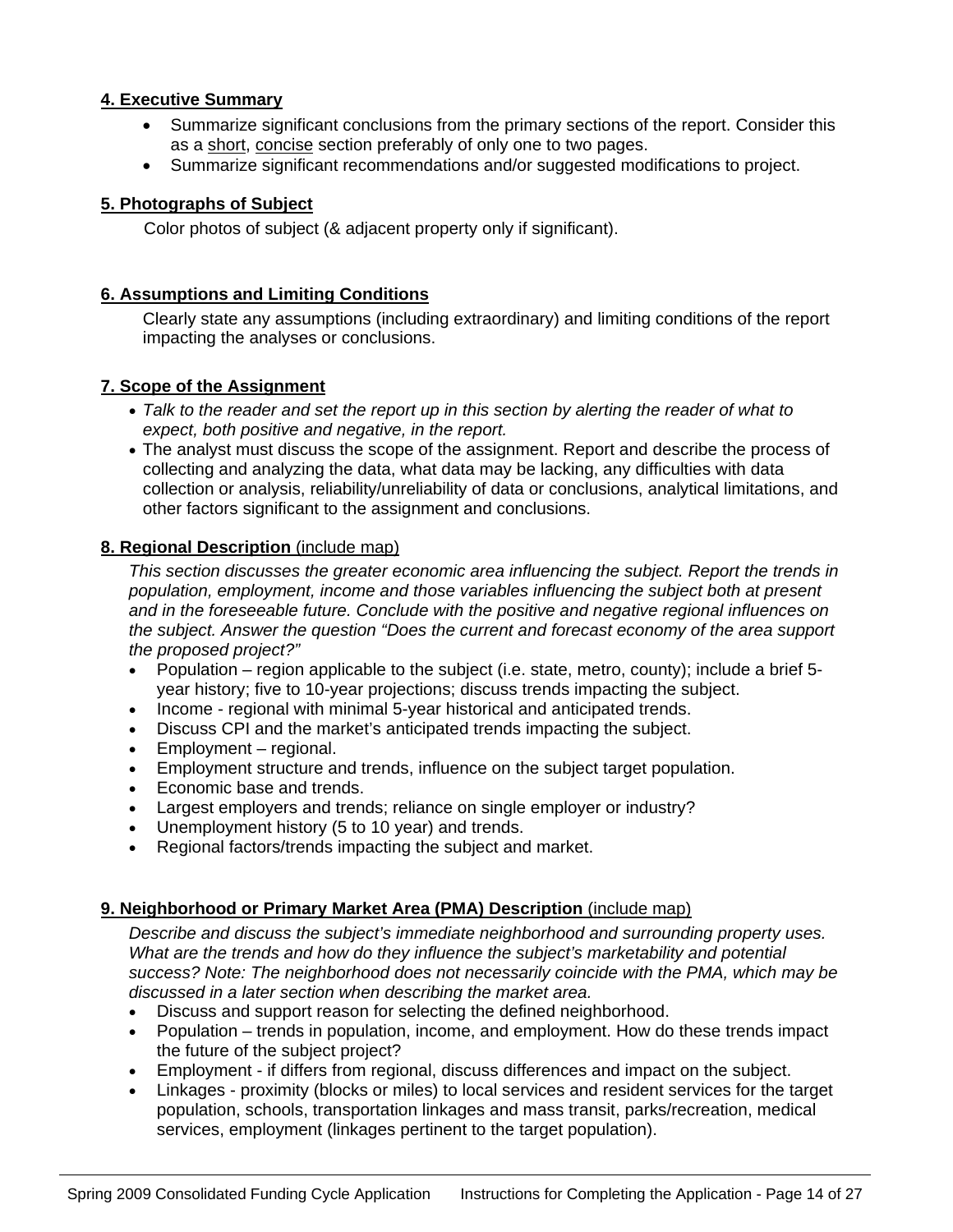- Marketability of the neighborhood (pro and con).
- Relationship of subject to its neighborhood.
- Does the neighborhood provide an acceptable locational environment for the project?

# **10. Site Description**

*This section should answer questions about the positive and negative characteristics of the site and conclude if the site is acceptable for the intended development. Are there any site characteristics triggering an alternative site selection process?* 

- Details of site discuss site characteristics and address issues such as physical attributes, size, utilities, topography, flood zone, wetlands, easements and deed restrictions, zoning, real estate taxes, environmental concerns, linkages, etc. Include the tax parcel number(s) and/or legal description (may be placed in Addenda).
- Are there any site characteristics which would significantly increase site development costs?
- Proximity to adverse externalities (i.e. airports, railroads, high voltage lines, noise generators, major highways, visible uses, security, etc.).
- Discuss and describe surrounding land uses, both positive and negative.
- Conclude the productivity/suitability of the site for the project, both positive and negative.
- Does the site require alternative site analysis?
- Include plat, flood, and zoning maps.

# **11. Improvement Description**

*This section should link the improvements to the site and the target population. Describe the improvement characteristics and discuss if each characteristic is acceptable to the market and population served. Recommend if something should be considered for change or redesign to improve the project, better serve the tenant, and/or reduce construction costs.* 

- Unit and complex layout on the site (site plan).
- Are the unit types marketable?
- Unit square footages (unit sizes appropriate for the targeted market, exceed minimum Department sizes, and are not too large for the typical market). Can unit sizes be reduced and remain functional and marketable units?
- Unit mix (is it appropriate and supported by market evidence)
- Unit amenities: identify what unit amenities such as patios/decks, dishwashers, in-unit washer/dryers, etc. are present or lacking in the subject as compared with the market. Discuss the impact of unit amenities on marketability.
- Project amenities: identify what project amenities such as onsite office, clubhouse, community room, laundry room, playground, and others present or lacking as compared with the market. Impact on marketability. Are there additional onsite amenities to specifically serve the targeted population?
- Parking: describe and analyze number of spaces, legally conforming to zoning, type (open, carport, garage, etc), parking rents, handicapped spaces, the relationship (distances) of the parking to the units. Impact on marketability.
- Discuss any physical, functional (super adequate or inadequate), or external obsolescence.
- Conclude and compare characteristics and suitability of the subject as both a conventional market-rate complex and as a low-income project.
- Improvements marketability: conclude the anticipated market response (+ & -) to the improvements and why. Is there anything that could be changed to improve marketability, reduce cost, and/or better serve the target population?
- Include site plan and appropriate plan reductions if available.
- Include project schedule.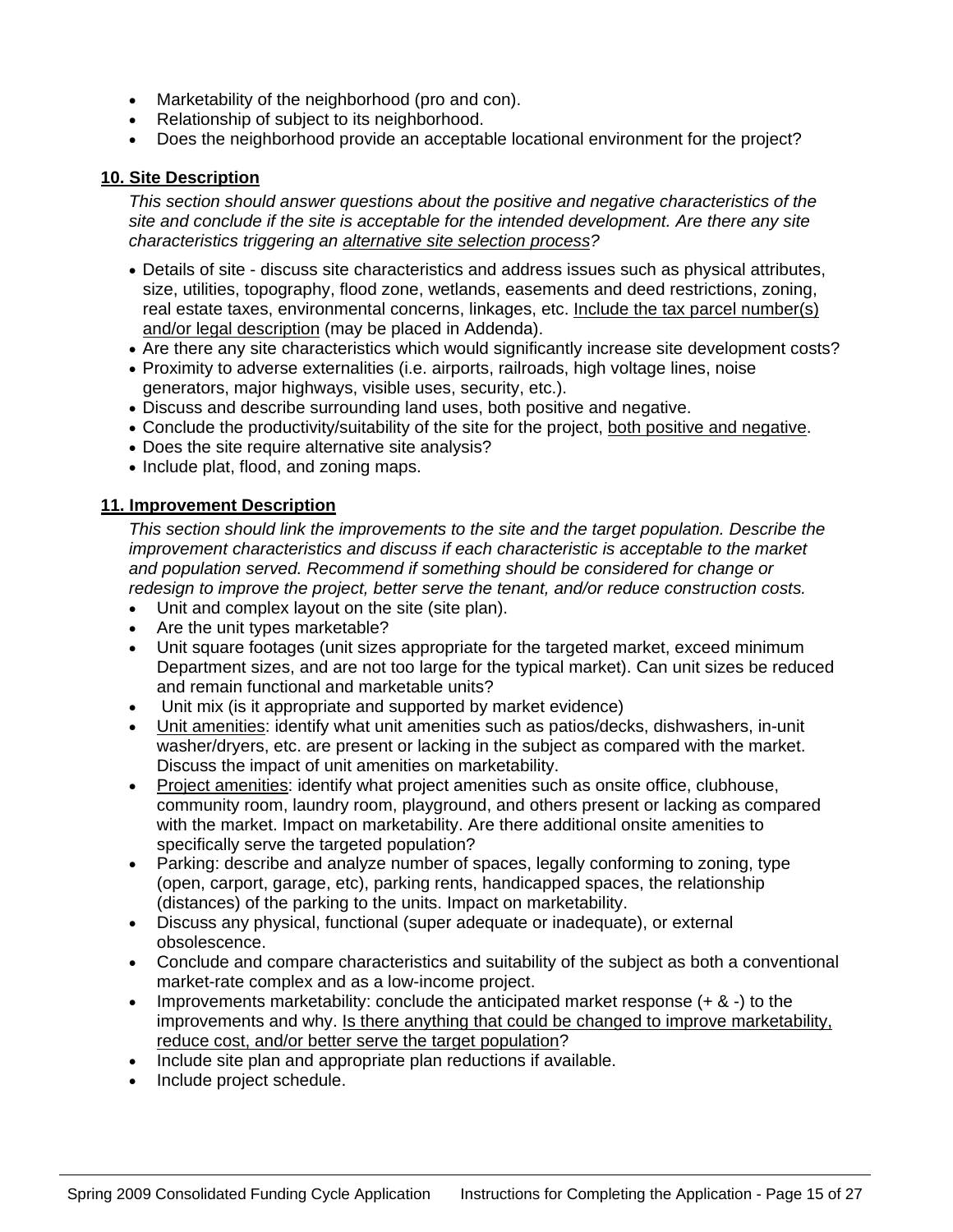# **Analysis of Specific Market**

*The section serves two purposes. First, a rental analysis estimates the affordable rents applicable to the subject's specific units by comparison with both restricted rent calculations and market rents. Second, it concludes whether or not sufficient demand exists for the subject project.* 

The market analyst must report the sources (name and phone number if applicable) of the data in sufficient detail for OHCS independent verification. The market analysis must be discussed and explained in sufficient detail to allow the reader to follow the analyst's calculations, logic, and line of reasoning. Data must be reliable and conclusions for each step reasonable and supported in the report.

# **12. Target Market Identification**

- Present a brief summary discussion of the subject's affordable housing program (LIHTC, HOME, ADF, etc.).
- Identify the target market population (i.e. family, seniors, and special needs).
- Identify the MFI ranges (bands) targeted for project (50%, 60%, etc.). Analysis of income bands above 30% MFI should be prepared in 10% intervals. Suggested income banding is:
	- 1) 0 to 30%
	- 2) >30 to 40%
	- 3) >40 to 50%
	- $(4)$  > 50 to 60%).
- Define the Primary Market Area (PMA geographic target market area and boundaries. Include map. Discuss and explain the reasoning for the selection of the PMA. Explain additional areas of capture only if pertinent, supportable, and not already included in the demographic data.

# **13. Rent Analysis**

For both market and affordable rents, if the comparables are offering concessions, deduct the concessions from the street (quoted or face) rent to estimate the effective rent. Use the effective rent in further income analysis.

Frequently in less populated areas the question is asked, "What if there are no comparables in my PMA"? The suggested solution is to continue to geographically expand the search area into economically similar communities or areas, which do have comparables. Adjust these comparables to the subject with the final consideration of making a reasonable locational adjustment if this adjustment is warranted.

# **Conventional Market-rate Market**

- Provide an overview of the competitive conventional housing market (or sub market) applicable to the subject. What are the trends?
- Discuss rents, rental trends (increases-decreases), concessions, vacancy, absorption, anecdotal data, and additional variables impacting the subject and PMA.
- Research and verify a minimum of six appropriate rent comparables (before and after 1990); include a summary grid of the comparables.
- Include comparable detail sheets and photos in the report or addenda.
- Adjust comparable rentals, support adjustments, and conclude conventional market rents applicable to the subject's specific individual unit types as if it were a market-rate complex.
- Include adjustment grids and supportive discussion leading to reasonable conclusions.
- If the subject project is new or proposed construction, research at least five similar complexes built prior to 1990 and discuss rents as compared to the subject. Are the subject rents at, below, or above this group of rents? Quantify the difference.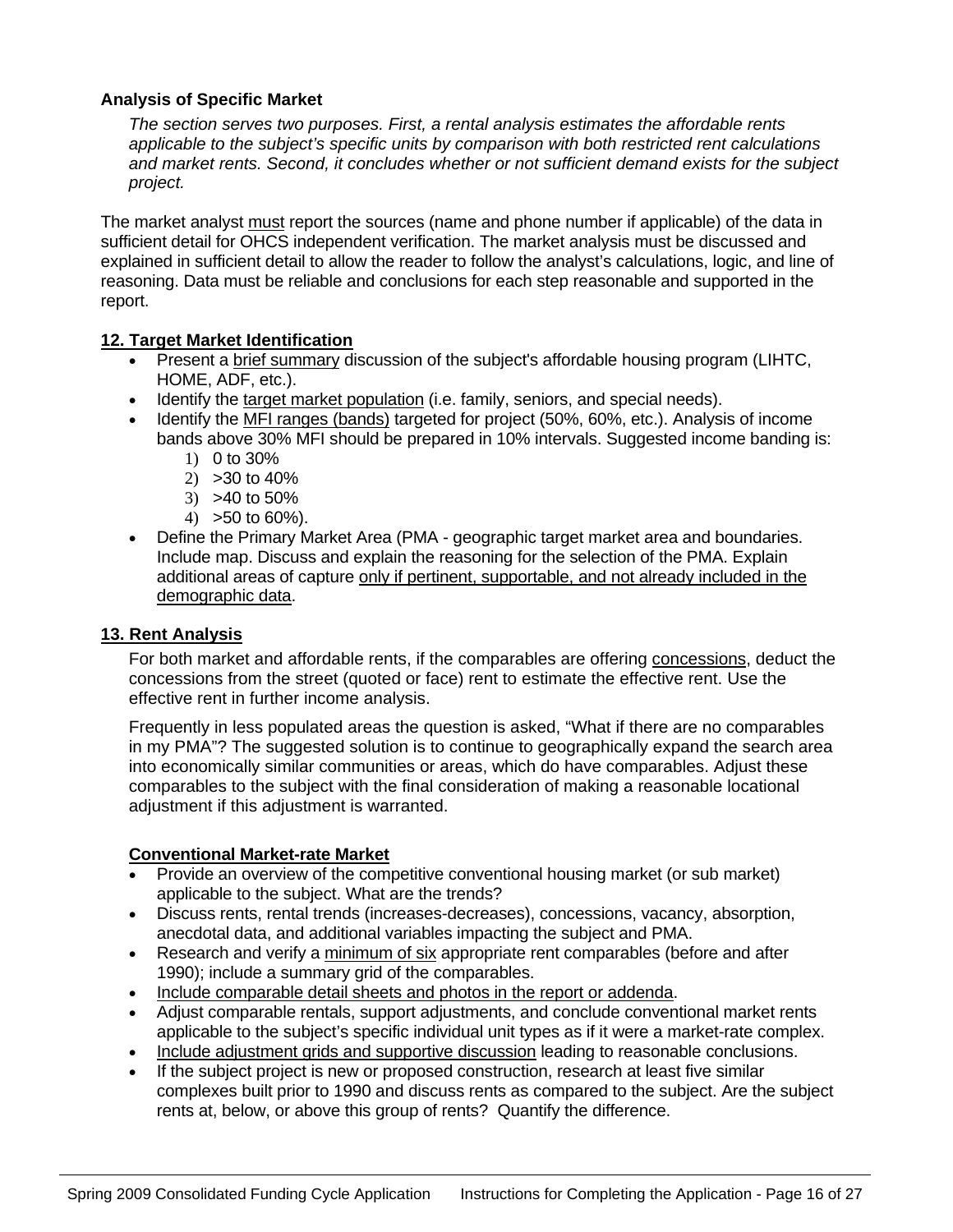# **Affordable (low income) Market**

- Provide an overview of the affordable housing market (sub market) applicable to the subject. Discuss rents, rental trends, concessions, vacancy, absorption, any additional variables impacting the subject and PMA.
- Research and verify appropriate low-income rent comparables (minimum of six) and include a summary grid.
- Include comparable detail sheets and photos in the report or addenda.
- Discuss and calculate subject's applicable affordable (gross) rents; discuss and deduct the appropriate and applicable utility allowances; conclude the calculated gross allowable (net) rents for the subject.

*Extraordinary adjustments recognizing atypical premiums in the market such as floor height of unit, unit orientation, view premiums, adjacency to wooded areas or riverfront, and other similar premiums are not to be included in the market rent estimate in this section of the analysis.* 

- Compare the market rents to the calculated gross allowable (net) rents; adjust subject gross allowable rents to at least 10% below market if necessary.
- Conclude an estimate of gross allowable rents (what the tenant actually pays the landlord) applicable to each subject unit type.

# **14. Demand Analysis**

*Must identify new demand. Residents at existing similar properties at similar rent levels to those proposed are not new demand. Neither are those units simply involved with normal turnover movement. Avoid consideration for "substandard units" unless market supported data is available. Avoid the simplistic use of census data for "rent burdened" households without qualifying the data and conclusions.* 

1) **Vacancy (physical) Analysis**: Discuss and conclude an occupancy/vacancy rate applicable to the subject from the market (submarket) data and rent comparables. Conclude by unit type if available. Conclude the indicated demand for the subject unit types from the vacancy analysis.

# *Physical vacancy is considered to include unleased units. Any leased, but not yet physically occupied units are not considered vacant.*

- 2) **Wait List Analysis**: Discuss data obtained from general wait lists such as housing authorities as well as specific wait lists from the comparables in the subject's area. Verify the wait list has been recently updated and reflects current demand. If available, wait list data should include segregation by income ranges and unit types applicable to the subject and the target population, not just the total number of households on the list. Include housing voucher discussion. Conclude the indicated demand for the subject from wait list data.
- 3) **Rental Concessions:** Discuss trends in rent concessions and conclude what these trends are indicating for demand.
- 4) **Absorption Analysis**: Discuss and conclude an absorption scenario (pre-leasing, absorption period, total time to stabilize) applicable to the subject from the market (submarket) data, absorption comparables, and primary rent comparables from above. The conclusions should represent the most supportable absorption scenario from the market data. State whether this indicates demand for the subject or not.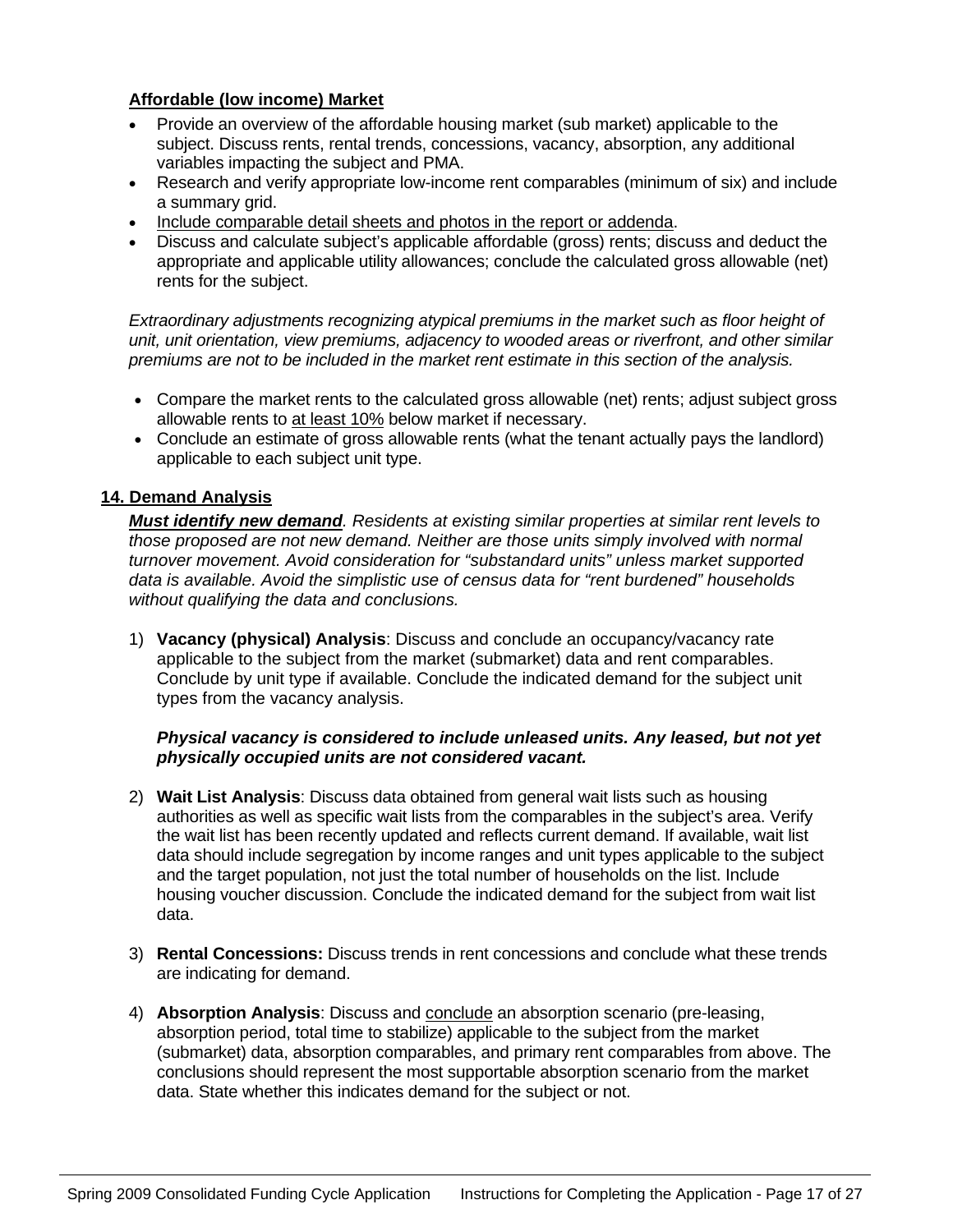- 5) **Anecdotal Data Analysis**: Report and discuss anecdotal data germane to the assignment and collected from primary surveys, such as the comparable rental surveys, during the assignment. What are the market participants saying about the current market and trends? Conclude the indicated demand for the subject.
- 6) **Demographic Analysis**: This is a data gathering, analytical, mathematical process, which can vary by analyst. Analytical variations between analysts are expected. Analysis is typically directed at the PMA. The target market must be analyzed by at least:
	- population
	- age (if applicable)
	- households
	- household sizes
	- tenure (propensity to rent)
	- structure type (single-family attached/detached, multi-family units, etc.)
	- unit type (studio, one, two, three bedroom unit, etc.)
	- household income (in percent intervals described in Sec. 12 above) and eliminate any income crossover

This demographic demand analysis is only one portion of evaluating marginal demand for a project. Its importance and reliability should be considered in conjunction with the analyses of the preceding variables.

# **15. Supply Analysis**

A. Existing Supply: Inventory the existing supply competitive with the subject by age, structure type, unit type, and income levels.

OHCS maintains a continually updating existing and proposed list of affordable inventory in the State. The list is not considered complete and all data should be verified for accuracy. The list is available from the OHCS website.

- B. Proposed Supply: Inventory the proposed (pipeline) supply competitive with the subject by income band and unit type. Evaluate the probability and timing of each project's entry in the market.
- C. Housing Authorities: Discuss current and proposed supply with the local housing authority, various agencies and authorities such as HUD, RD, or OHCS who can assist in supply selection. Discuss supply by income range and unit types, and not just gross numbers.
- D. RAD Contact: Contact the OHCS Regional Advisor to the Department (RAD) for additional data regarding projects in the pipeline.
- E. Census Data: If census data is used to segment supply by allocating either contract rent by household or gross rent as a percent of household income, it is imperative to segment the subject's structure type away from other structure types. This must be adequately explained in the report.
- F. Discuss any pertinent supply characteristics such as building permits, zoning changes, PMA development directions, or competitively zoned land available for development as they influence the subject's position in the market.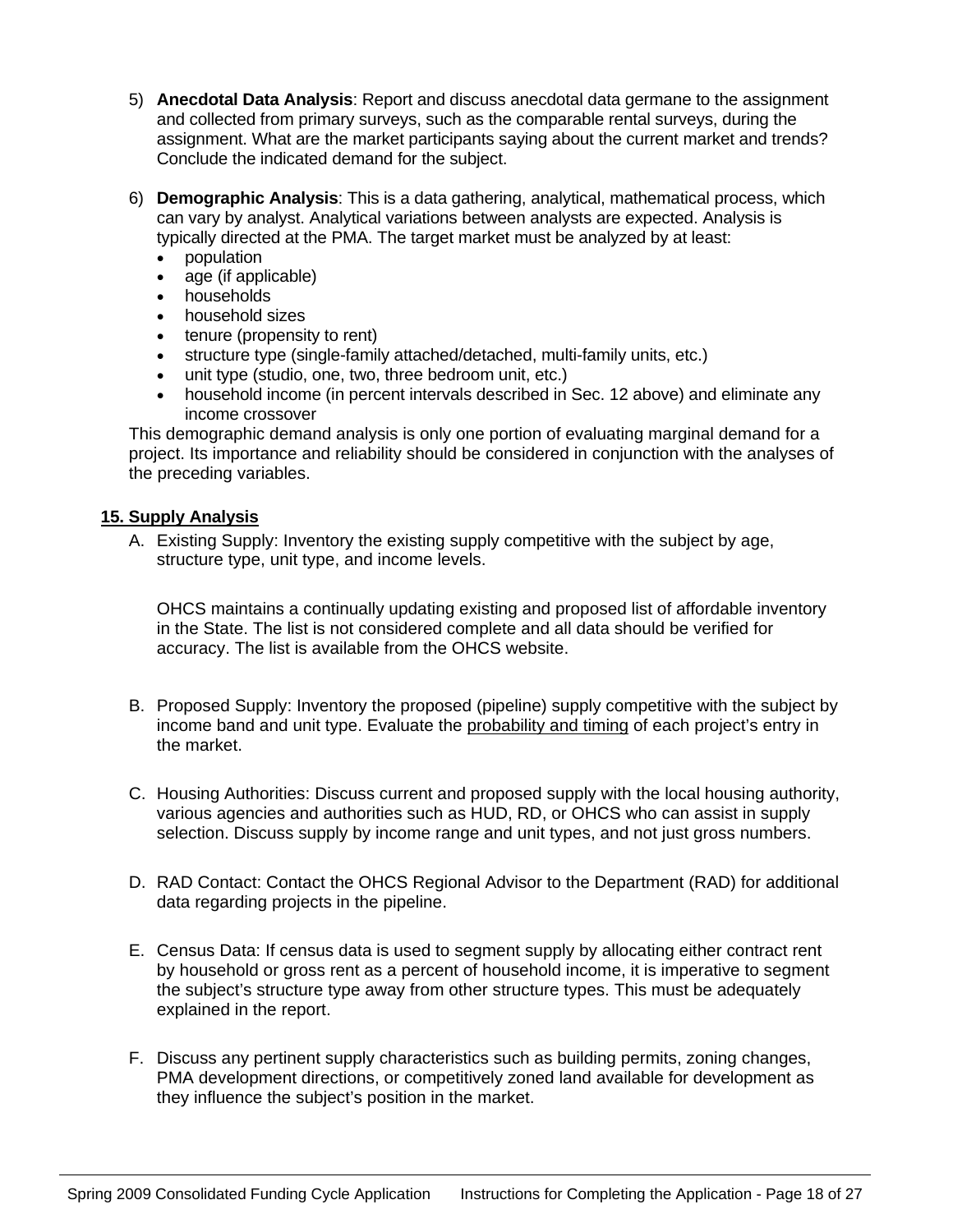# **16. Reconciled Estimate of Marginal Demand**

Reconcile all of the above indicators of demand and supply into reasonable conclusions of marginal demand by unit type and income band, supported by the data and analyses. Consider and compare all of the indicators including vacancy, wait lists, concessions, absorption data, anecdotal data from market participants, and demographic analysis. A table of concluding marginal demand quantifies this analysis by unit type and income band. Provide a clear, concise, reasonable conclusion as to whether or not the subject is demanded by the market. If marginal demand is present, estimate the subject's capture rate.

# **17. Capture Rate Development:**

Estimate appropriate capture rate(s) applicable to the subject. Does the capture rate fall within the established development parameters for construction? A capture rate estimate of 25% should be used as a maximum benchmark for project development. A rate less than 25% indicates a stronger market. A rate above 25% indicates a weaker market. Note that this 25% benchmark can change with various populations. Many special needs populations demand a higher capture rate, while a 50 to 60% MFI family project may indicate a lower capture rate is necessary in competitive markets. The analyst must make a clear, concise, concluding statement as to whether or not the data, analysis, and conclusions support development, acquisition, or rehab of the project.

# **18. Certification (see following example)**

#### **19. Addendum**

- Title Report (if available)
- Legal Description (if available)
- Market Rent Comparables
- Affordable Rent Comparables
- *Additional applicable project specific data if necessary*
- Qualifications of Analyst(s)

# **CERTIFICATION**

I certify that to the best of my knowledge and belief:

- The statements of fact contained in this report are true and correct.
- The reported analyses, opinions, and conclusions are limited only by the reported assumptions and limiting conditions, and are my personal, unbiased professional analyses, opinions, and conclusions.
- I have no present or prospective interest in the property that is the subject of this report, and I have no personal interest or bias with respect to the parties involved.
- My compensation is not contingent upon the reporting of predetermined conclusions that favor the cause of the client, the attainment of a stipulated result, the occurrence of a subsequent event, the approval of a loan, or the awarding of funding.
- (state name of individual(s)) provided significant professional assistance to the person signing this report. (state name of analyst engaged) inspected the subject and all comparables utilized in this assignment. Comparable inspections were interior/exterior.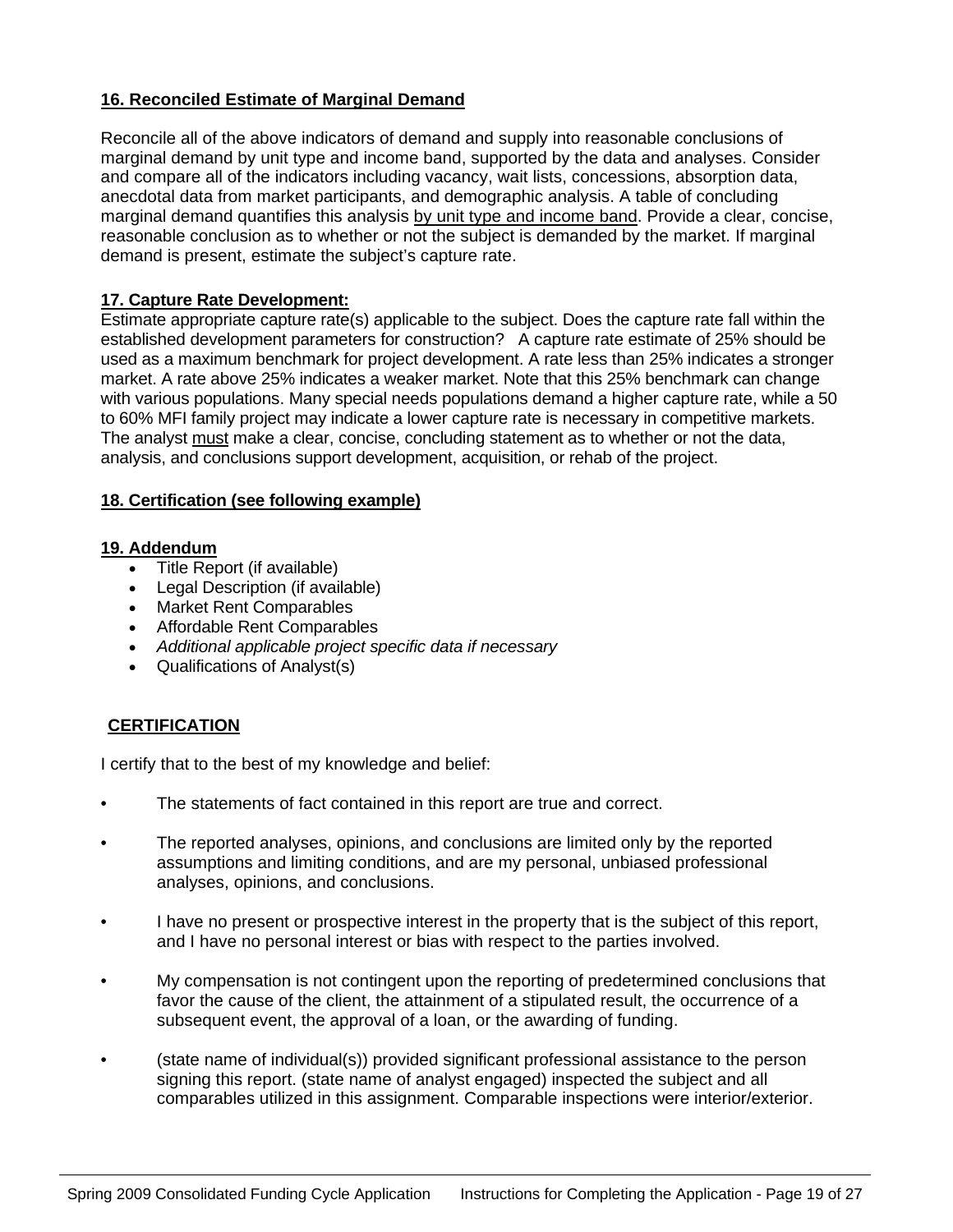• I do not authorize the out-of-context quoting from or partial reprinting of this market analysis report. Further, neither all nor any part of this report shall be disseminated to the general public by the use of media for public communication without the prior written consent of the analyst signing this report.

\_\_\_\_\_\_\_\_\_\_\_\_\_\_\_\_\_\_\_\_\_\_\_\_\_\_\_\_\_\_\_ \_\_\_\_\_\_\_\_\_\_\_\_\_\_\_\_\_\_\_ Analyst's Name Date **Company** Oregon Certification (if applicable) # (Exp.) if applicable

# **PART 8: SPONSOR CAPACITY**

The purpose of this section is to provide OHCS with sufficient information to determine if the applicant has experience using the funding requested, has developed this type of housing previously and has composed a competent development team.

The section contains five narrative questions and five tables for the applicant to complete. The response to each narrative question should be no longer than one-half page, using 11 or 12 type size.

# **PART 9: FINANCIAL FEASIBLITY AND READINESS TO PROCEED**

NOTE: Question #1 in this Section does not have a page length limitation. The remainder of narratives are limited to one-half page for each response, using an 11 or 12 size type.

# **PROPOSED PROJECT SCHEDULE**

The project schedule should be accurate and the timelines should be consistent with the requirements of the project's components, such as providing adequate time to complete acquisition or satisfaction of funding conditions.

# **FINANCIAL ASSUMPTIONS**

The first narrative requires an explanation of how the development budget and operating budget were determined. For each line item used on the pro forma Uses of Funding and Expenses spreadsheets, the applicant must explain the source or justification of the budgetary amounts used. Provide detailed information and do not combine line items.

# **NON-OHCS SOURCES TABLE**

Indicate the amount, source, terms and status of all non-OHCS funds and potential communitybased resources anticipated being used for this project and complete the narrative request which follows the table.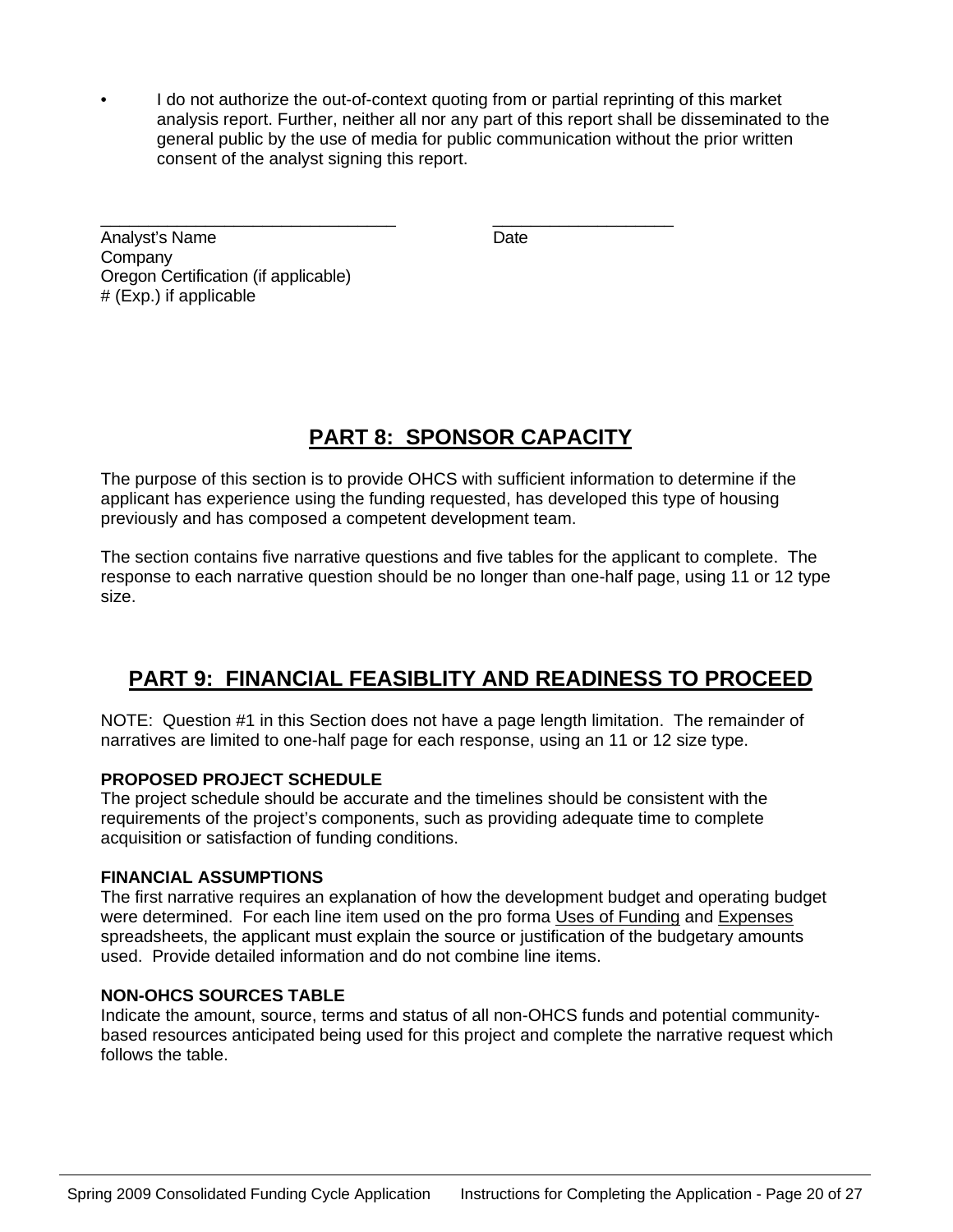# **DEVELOPER FEE**

Complete the table to show the total developer fee requested, including consultant fee and project management fee, if applicable. A project management fee, or construction management fee, paid to the project owner, developer, contractor or consultant is considered part of the developer fee and is subject to the 15% cap. The project management fee is considered a separate fee, and not included in the developer fee, if the payment is to a third party hired to oversee construction. The Uses of Funding worksheet now contains a "Third Party Construction Management Fee" for this line item. The applicant should make clear who receives the project management or construction management fee.

# **CONTRACTOR OVERHEAD AND PROFIT**

The general contractor/builder's profit may not exceed 14% of the total hard construction costs less contractor overhead, profit and general conditions, regardless of the funding source(s). If an identity of interest exists, the general contractor/builder's profit may not exceed 10% of the total hard construction costs less contractor overhead, profit and general conditions. (*For hard construction cost, use only the subtotal from the "Construction Costs" section of the Uses of Funding form*). Builder's profit shall include all of the following: profit, overhead, general requirements, and project management fees associated with construction. Builders' Risk Insurance may be a separate line item and is not included in the percentage.

# **HOW THE PROJECT WILL REMAIN AFFORDABLE OVER THE ENTIRE PERIOD OF AFFORDABILITY.**

Explain how future costs such as management and operating fees will be contained and what will happen when certain tools like property tax reductions, federal or lender tax credits, or other subsidies expire. If the pro forma shows the cash flow diminishing over time or becoming negative, explain how you will maintain a positive cash flow.

# **EXISTING SUBSIDIES WITH ACQUISITION PROJECTS**

Indicate all rental assistance and subsidy which exists with the project now.

# **PROJECT-BASED RENTAL ASSISTANCE**

Provide only committed project-based rental assistance (PBA) from all sources that will be used in the project after construction or rehabilitation is complete. To be counted, the PBA should be an expected resource for more than one year, preferably for a minimum of 20 years, or under an existing renewable contract.

# **PRESERVATION OR EXPIRING USE**

If the proposed project is preservation of a HUD or RD financed project or an expiring LIHTC project, it's very important that the status of sale or transfer transactions be detailed sufficiently in the application. The "Status of Negotiations" table should be filled out completely and its information should be consistent with the information provided in other sections of the application.

# **EXISTING TENANT SURVEY**

This form must be completed for all projects which are occupied at the time of application. For OHCS HOME and LIHTC applications, complete the entire form. For all other applicants, complete the following columns: unit #, # of bedrooms, Annual Household Income, Existing Rent and Proposed Rent.

# **TENANT RELOCATION**

This form must be completed for projects with anticipated permanent or temporary relocation of a household or business. For OHCS HOME applications, complete the entire form. All other applicants must only complete the first five questions. Limit each response to one-half page, using 11 or 12 point font.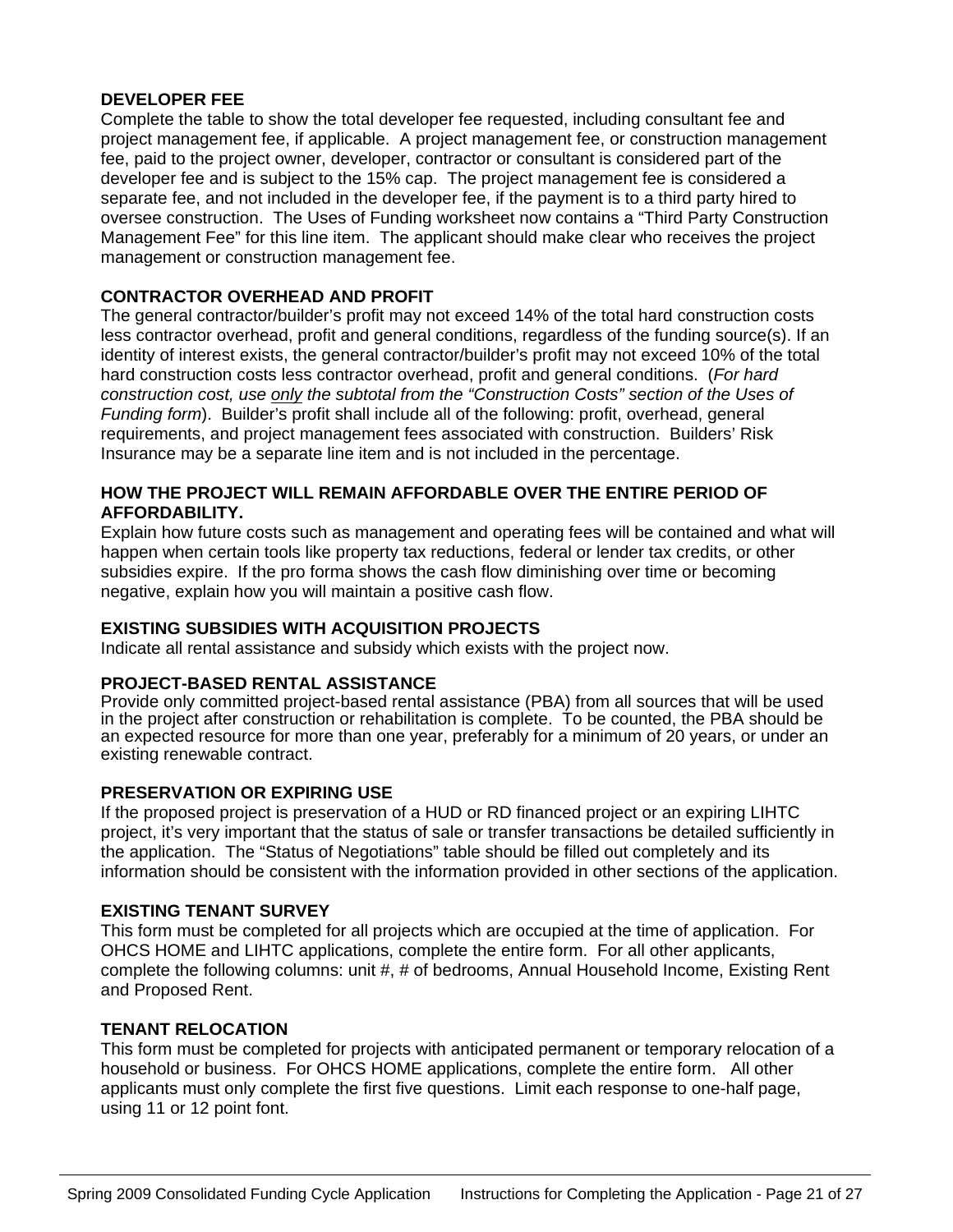# **PART 10: EXCEL PRO FORMA SPREADSHEETS**

In the Excel workbook, the spreadsheet pages are arranged in a different order than how they are listed on the Application Submittal Checklist. The workbook has the most-used pages at the front. When inserting the printed spreadsheet pages into the application, make sure they are inserted in the same order as they are listed on the Application Submittal Checklist.

The cells have been protected without the inclusion of a password. This is intended to help the applicant avoid changing the content of cells. If you wish to change data in a protected cell, use the "Tools" tab to unprotect the cell.

Fill in the project name on the Sources of Funding page. It will be automatically linked to the other pages in the spreadsheet.

Fill in the date on each spreadsheet page. Dates are not automatically linked because page revisions can be dated individually and submitted during the development of the project.

Many cells have "comments" embedded to assist in gathering the needed data.

Generally, cells designated for data entry are highlighted in yellow (with the exception of the Sources of Funding page).

#### **Sources of Funding page**

Note: If the project is a mixed-use project with a commercial/retail component, go to the row that has A, B, C, etc. and highlight columns F and I. In the shaded area, right click your mouse and select "Unhide" at the bottom. This will reveal the Commercial input column. Input information according to the instructions that follow:

Fill in Project name and date at the top of the page.

Enter source dollar amounts in their proper locations. Be sure to include Commercial if applicable.

If application is being made for LIHTC, do not attempt to enter numbers in the cell for the LIHTC equity. This cell will be automatically filled by linkage after the Calculation of Tax Credit page has been completed.

# **Uses of Funding page**

Note: If the project is a mixed-use project with a commercial/retail component, go to the row that has A,B,C, etc. and highlight columns C and E. In the shaded area, right click your mouse and select "Unhide" at the bottom. This will reveal the Commercial input column. Input information according to the instructions that follow:

Fill in date cell.

Fill in acq/rehab cell with an "x" if requesting funding for an acquistion rehabilitation application. This will enable the developer fee to calculate correctly.

Fill in IRS set aside (only if requesting LIHTC). See comments for that cell.

Enter square footage for Residential areas, Common Areas, Commercial/other areas.

Total Square Footage will be calculated from these entries.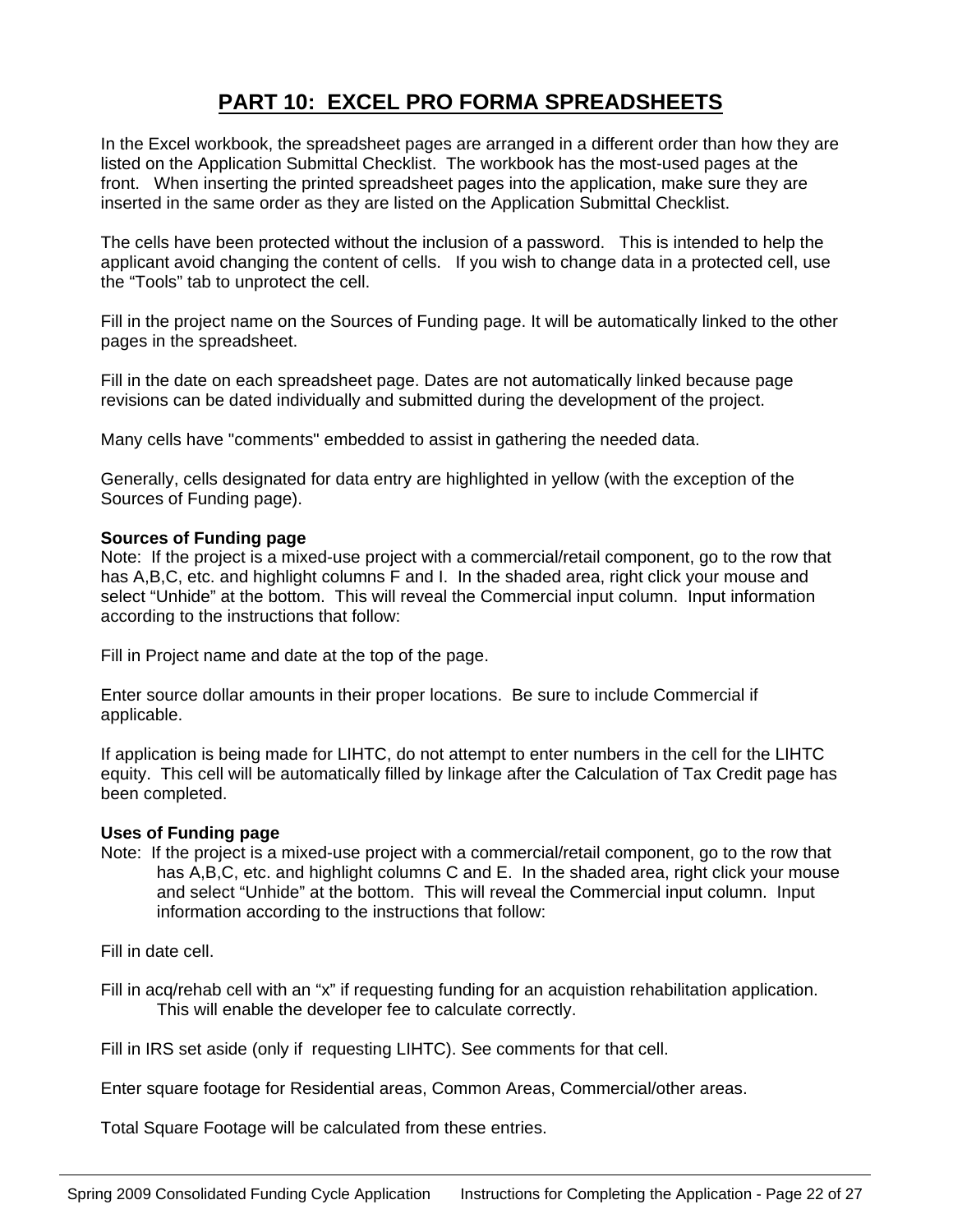Cost column

- Enter costs by line item. "Other" lines for "other" costs have been provided, however most costs should fit into the pre-labeled line items.
- Do not combine line items or request "see above" or "see below."
- Contractor's profit, overhead and general conditions must be shown as separate line items.

Cost per unit, square foot and % of total columns

• These columns will be calculated automatically. The calculations will be based on the residential and common areas only.

Funding Source column

• List actual funding source, e.g., HOME, Trust Fund, perm loan, donation. Even though the sources will often change during the development of the project, reviewers of the application need to see if funding sources are being used for eligible costs.

Reasonably Expected Basis and Estimate Gross Expended columns

• These columns are only for applicants requesting LIHTC.

Bottom of second page

• All of the cells will be calculated automatically. If the "Surplus or Gap" cell shows a positive or negative number, then the Sources and Uses do not match by that amount.

#### **Housing Operating Budget - Income page**

Enter date at top of page.

Enter County name at top of the page. If this is not done, the formulas for Median Income % will not work.

This page must be filled out by all applicants, including those who are requesting OAHTC.

In the "Unit Size" column, enter the following designations for appropriate unit sizes:

- SRO use for single resident occupancy
- 0 use for efficiencies or studio apartments
- 1 use for one bedrooms
- 2 use for two bedrooms
- $\bullet$  3 etc., etc.

"Number of Baths" column - use .5, 1, 1.5, 2, etc.

"Median Income %" column. Both the "Income without OAHTC" and the "Income with OAHTC" pages use formulas to automatically express the percentage of median income. Although the percentages expressed are actual, OHCS will consider the percentages to be expressed as a not-to-exceed % of median income in 10% intervals. For example, if the percentage of median income is calculated by the formula to be 43%, then OHCS will consider the not-to-exceed percentage of median income to be 50%. These not-to-exceed percentages will be used in all legal agreements and declarations between the sponsor and the state. Questions regarding this policy can be directed to the area RAD.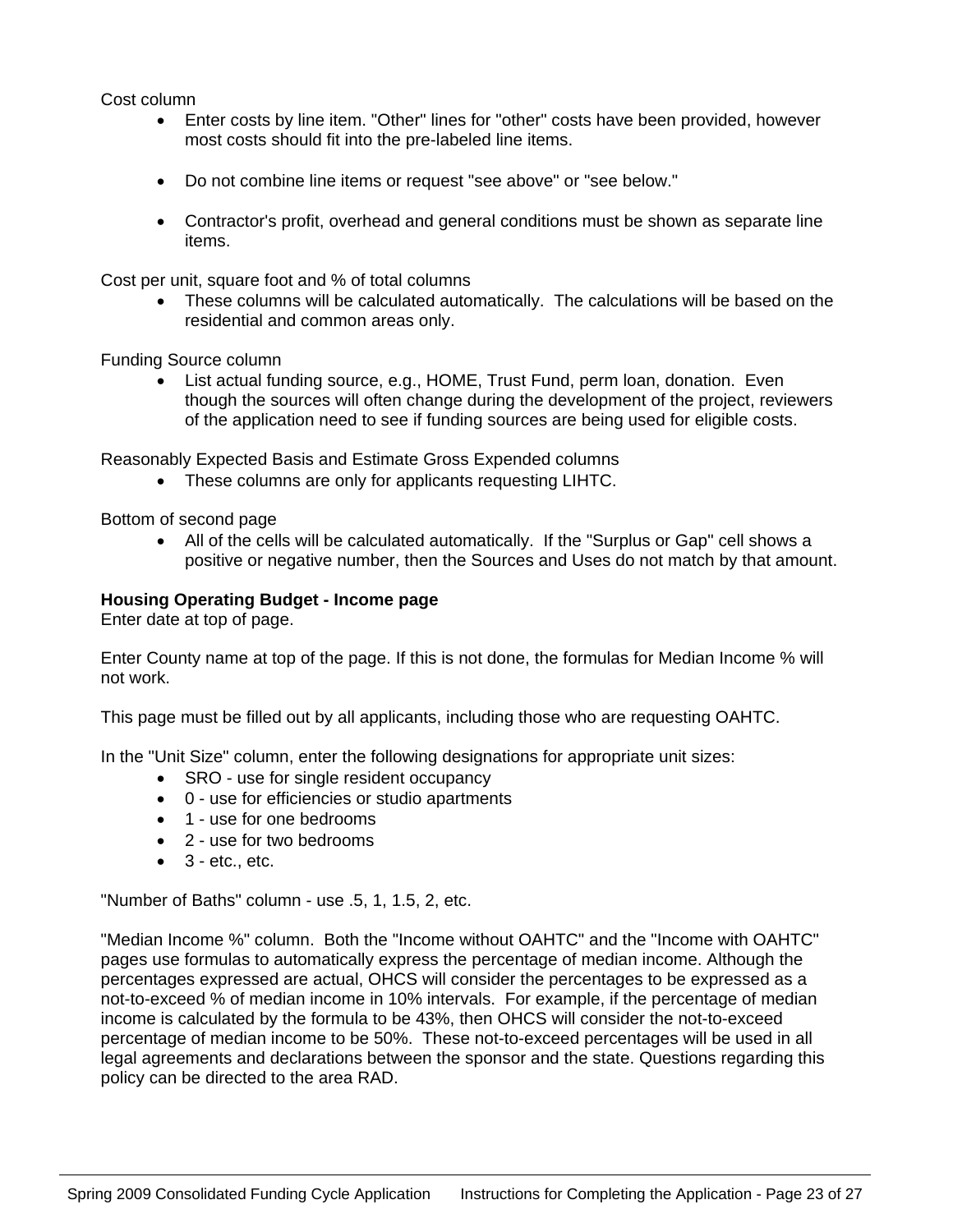If the project is requesting OAHTC, this page and the "Income with OAHTC" page found later in the workbook will need to be filled out.

Enter the total income for Sevice Revenue and any Other Revenue for the project in the "Total Annual Income" column. This is the annual income for all units using the service or other project revenue as project income.

The Annual Inflation Rate Factor at the top of the page is defaulted to 2% for income. This may be changed but the change must be justified in the narrative portion of the Financial Description section of the application. The same applies to the default 5% vacancy rate at the bottom of the page.

The spreadsheet does not allow the Inflation Factor to vary on a line item-by-line item basis.

# **Housing Operating Budget - Expenses**

Enter date at top of page.

The Annual Inflation Rate Factor at the top of the page is defaulted to 3%. This may be changed but the change must be justified in the Financial Description narrative.

Fill in the shaded cells and all else will be calculated automatically.

In the Permanent Loan row, enter the interest rate, term and loan amount. If requesting OAHTC, the entry should show the original interest rates, not the rate after OAHTC is applied.

The OAHTC permanent loan row will fill in automatically using information from the OAHTC calculation page.

The "Portion of loan w/o OAHTC" row is for entering any portion of the permanent loan which stays at the original interest rate after OAHTC reduction is taken.

Amortized Debt row should list HOME loans, Trust Fund loans, Partnership loans, etc.

This spreadsheet page actually calculates cash flow projections up to 30 years, but it is set to print only to 5 years. After that point, it shows only years 10, 15, 20 and 30.

#### **Utility Allowance Information**

Enter date at top of page

Enter data as requested by the form

A copy of the source of the Utility Allowance Calculation (Housing Authority, etc.) must be supplied.

# **Commercial Operating Budget – Income page**

Enter date at top of page.

The Annual Inflation Rate Factor at the top of the page is defaulted to 2%. This may be changed but the change must be justified in the Financial Description narrative.

Fill in the shaded cells and all else will be calculated automatically.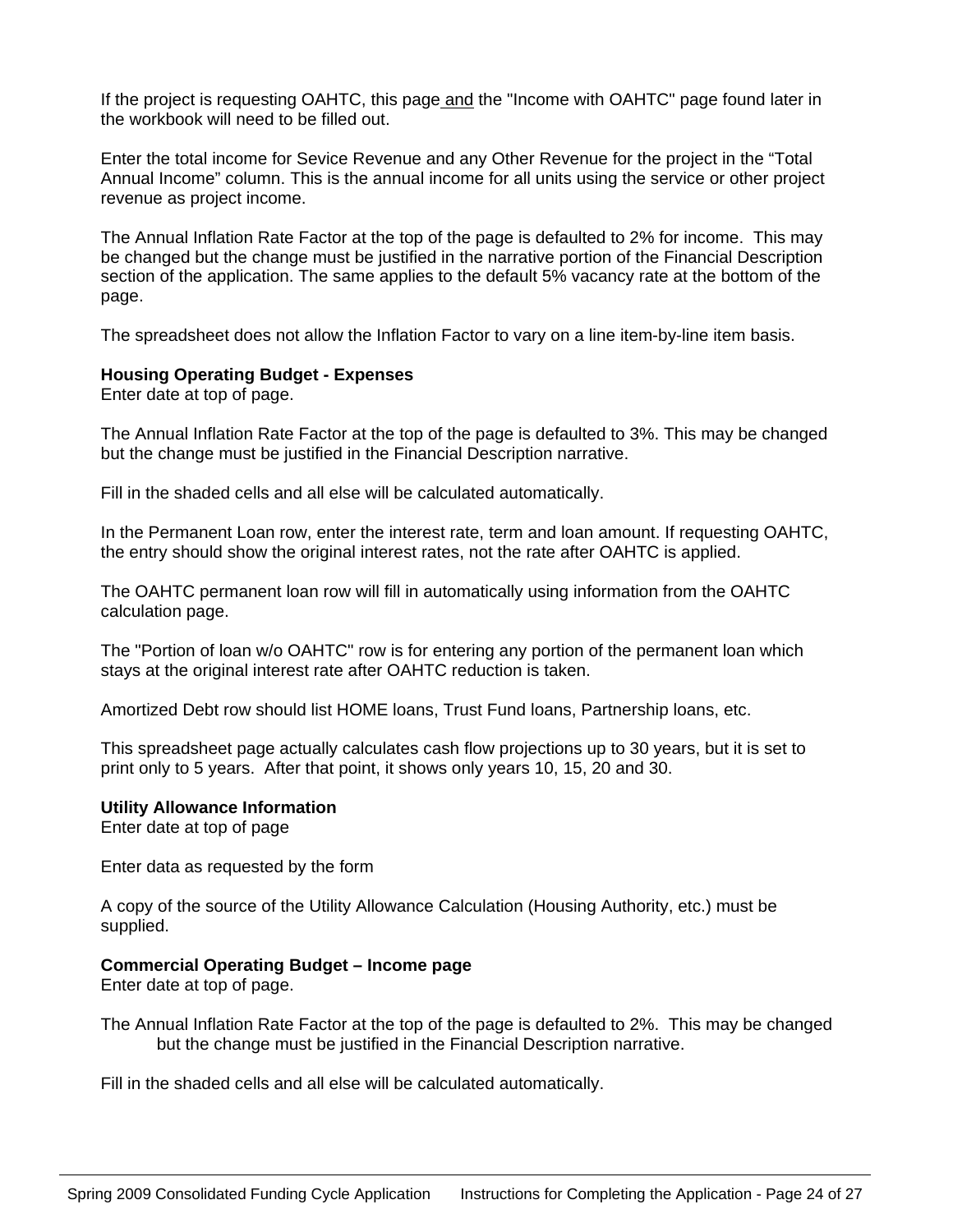# **Commercial Operating Budget – Expenses page**

Enter date at top of page.

The Annual Inflation Rate Factor at the top of the page is defaulted to 3%. This may be changed but the change must be justified in the Financial Description narrative.

Fill in the shaded cells and all else will be calculated automatically.

In the Permanent Loan row, enter the interest rate, term and loan amount for the commercial loan.

This spreadsheet page actually calculates cash flow projections up to 30 years, but it is set to print only to 5 years. After that, it shows only years 10, 15, 20, and 30.

#### **Proforma Summary page**

Enter date at the top of the page.

This page requires no other data entry from the applicant.

Be sure that this summary page is included in the pro forma sheets when submitted with the application.

#### **Project Summary page**

Enter date at the top of the page.

This page requires no other data entry from the applicant.

Be sure that this summary page is included in the pro forma sheets when submitted with the application.

#### **Calculation of Tax Credit page**

Only applicants requesting LIHTC need submit this page.

Enter date at the top of the page.

Place an "X" (not a "4" or any other mark) under either "yes or no" regarding Qualified Census Tract or Difficult to Develop designations. If "yes", the 130% will calculate automatically.

The applicable fraction must be entered in the appropriate cell.

Input the amount of tax credit requested and the tax credit yield. If the yield contains fractions of cents, enter it in up to 3 decimal places. This will calculate the tax credit equity and link it forward to the Sources of Funding page.

# **Housing Operating Budget - Income with OAHTC page**

Only applicants requesting OAHTC need submit this page.

Enter date at the top of the page.

In the "Unit Size" column, enter the following designations for appropriate unit sizes:

- SRO use for single resident occupancy
- 0 use for efficiencies or studio apartments
- 1 use for one bedrooms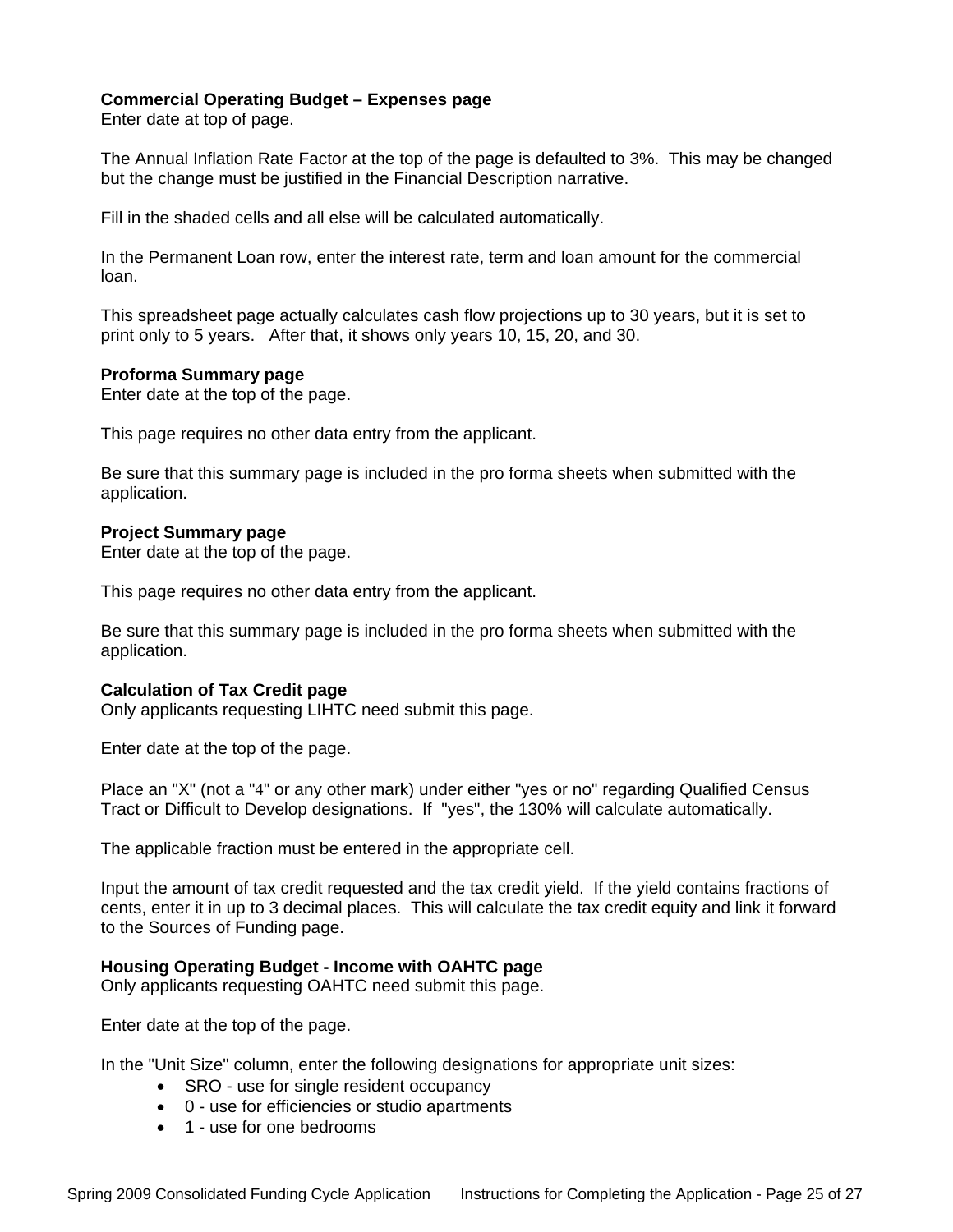- 2 use for two bedrooms
- $\bullet$  3 etc., etc.

"Number of Baths" column - use .5 or 1 or 1.5 or 2, etc.

"Median Income %" column. Both the "Income" and the "Income with OAHTC" pages use formulas to automatically express the percentage of median income. Although the percentages expressed are actual, OHCS will consider the percentages to be expressed as a not-to-exceed percentage of median income in 10% intervals. For example, if the percentage of median income is calculated by the formula to be 43%, then OHCS will consider the not-to-exceed percentage of median income to be 50%. These not-to-exceed percentages will be used in all legal agreements and declarations between the sponsor and the state. Questions regarding this policy can be directed to your RAD.

Enter the total income for Sevice Revenue and any Other Revenue for the project in the "Total Annual Income" column. This is the annual income for all units using the service or other project revenue as project income.

The Annual Inflation Rate Factor at the top of the page is defaulted to 3% for income. This may be changed, but justification must be given for that change in the narrative portion of the application's Financial Description section. The same applies to the default 5% vacancy rate at the bottom of the page. The percentages used must match the "Income" page completed earlier.

The spreadsheet does not allow the Inflation Factor to vary on a line item-by-line item basis.

#### **OAHTC Rent Reduction Calculation**

Enter date at top of page.

Input data in shaded cells and the formulas will do the calculations.

Pass through requirements and amounts are shown just above the Loan Amortization section. The pass through number must be positive (or "over").

#### **Rents and Incomes Pages**

The Rent and Income pages at the back of this spreadsheet are there specifically to assist in spreadsheet formula calculations. These can be used for information purposes, but Rent and Income tables are also provided in the HOME and LIHTC Program Description Sections of the application. The spreadsheet formulae link with LIHTC rents, not HOME. If the project is requesting HOME funds without LIHTC, please refer to the HOME-specific rents in the HOME Program Description section for the most correct data.

# **PART 11: CONSTRUCTION COST DOCUMENTS**

In this section, attach the document(s) used to determine construction or rehabilitation costs. A full explanation of the required materials is provided in the Application Overview section.